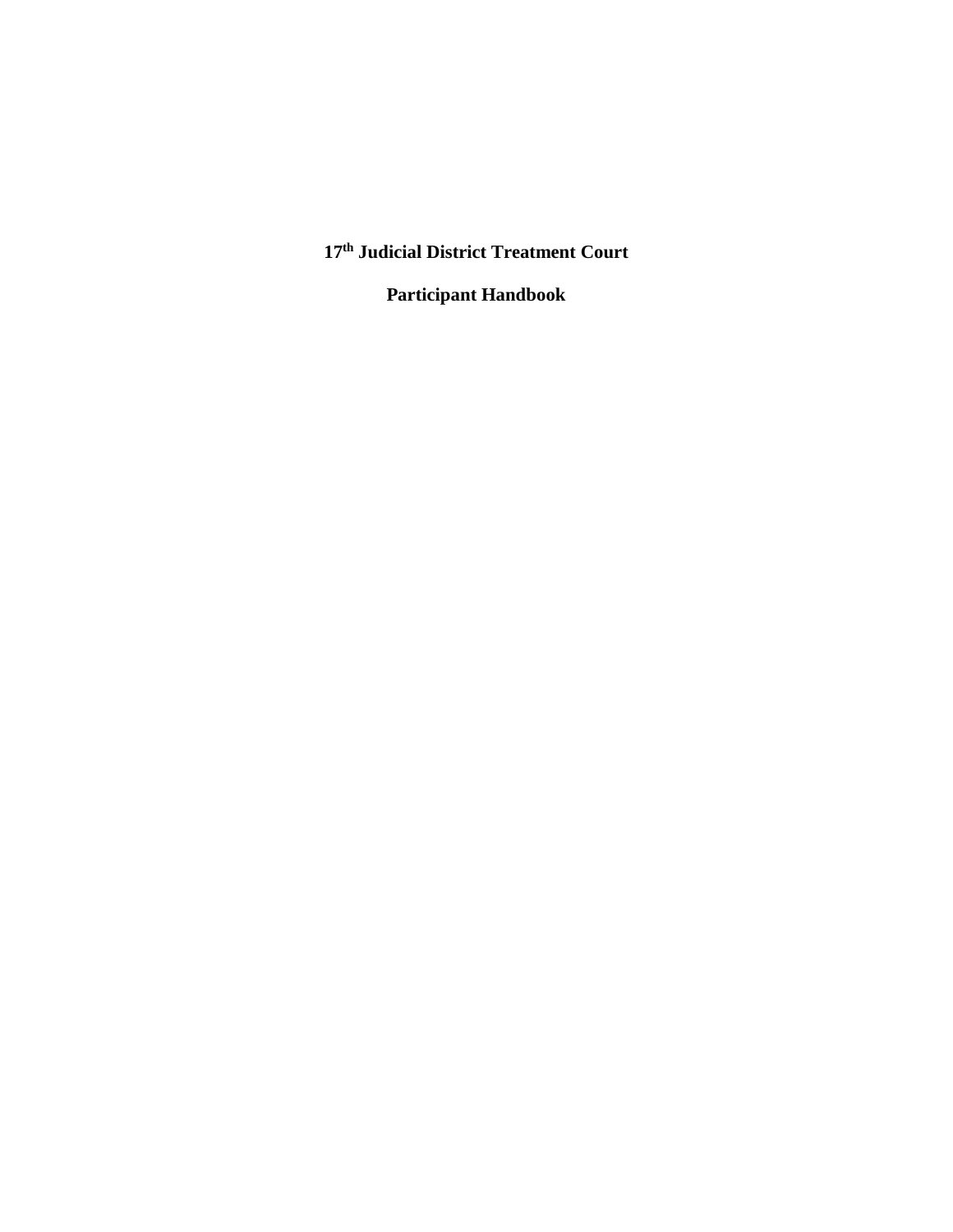#### **Name:**

Date Issued:

Case Manager:

Case Manager Phone:

Probation Officer:

Probation Officer Phone:

Counselor Name:

Counselor Phone:

**CHARACTER GETS YOU OUT OF BED; COMMITMENT MOVES YOU TO ACTION. FAITH, HOPE, AND DISIPLINE ENABLE YOU TO FOLLOW THROUGH TO COMPLETION.**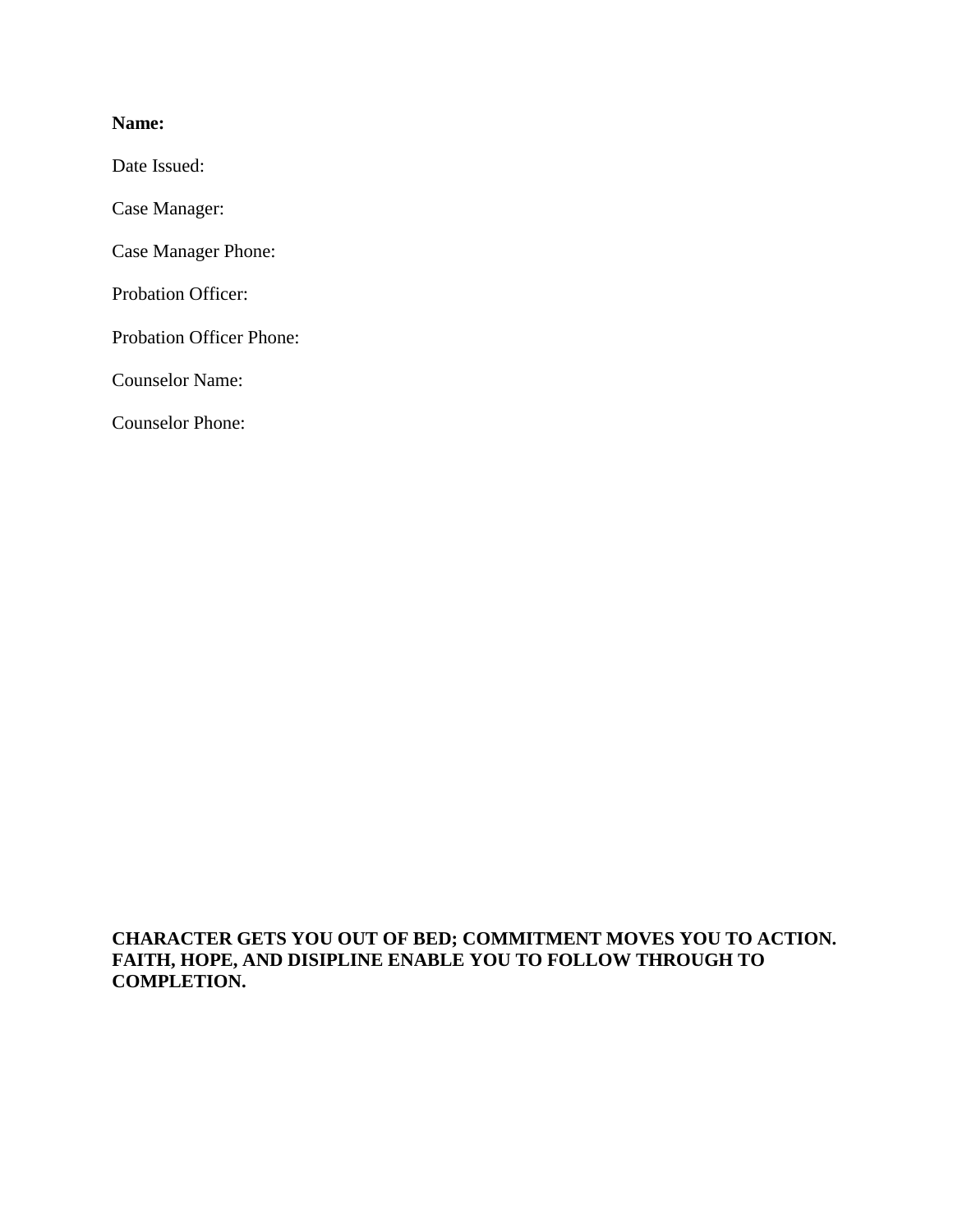### **Table of Contents:**

| p. 2     |
|----------|
| p. 3     |
| p. 4     |
| p. 5     |
| $p.6-8$  |
| p. 9     |
| p. 10    |
| p. 11    |
| p. 12    |
| p. 13    |
| p. 14    |
| p. 15    |
| p. 16-17 |
| p. 18    |
| P. 19    |
|          |
|          |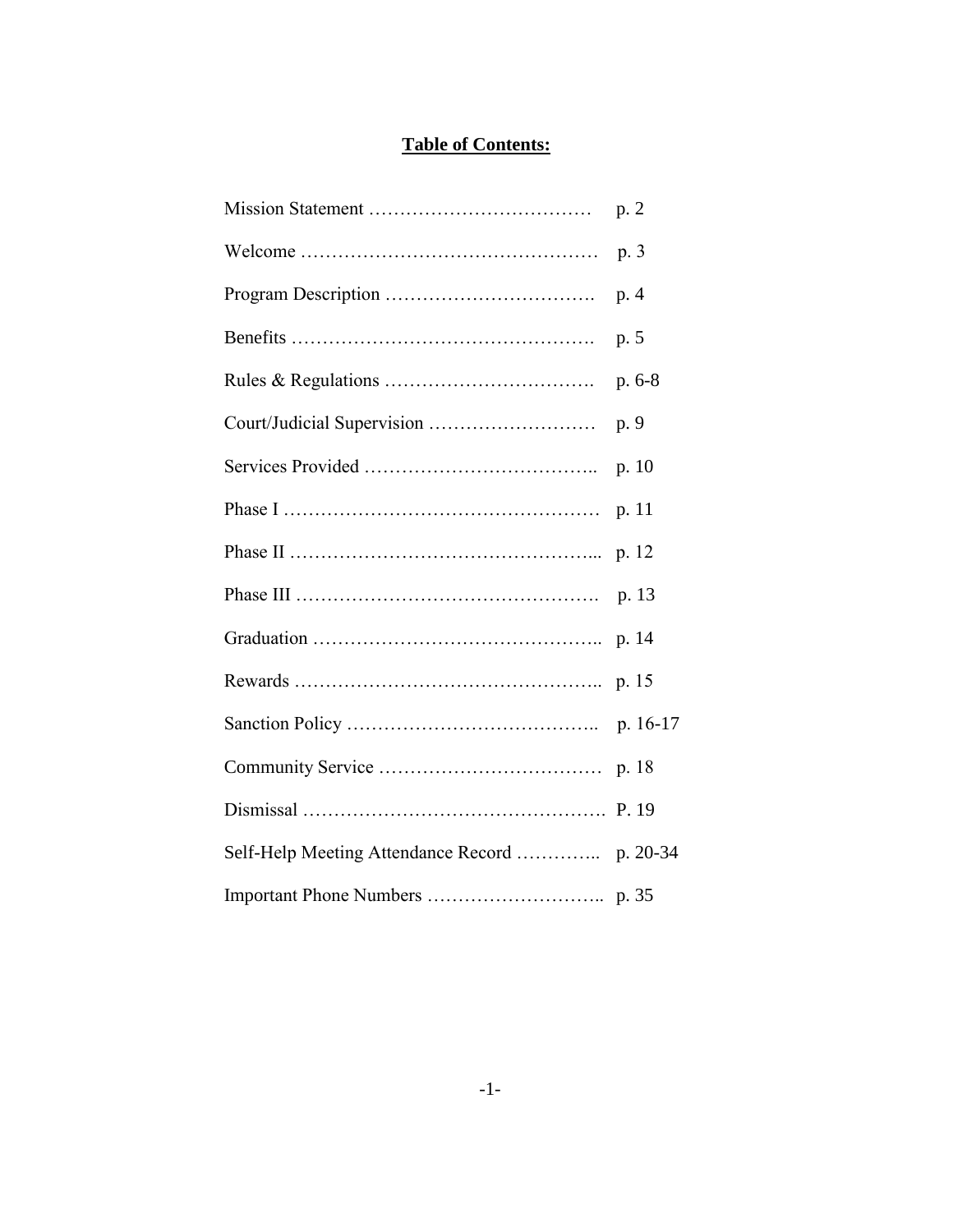### **17th Judicial District Treatment Court Mission Statement**

The mission of the  $17<sup>th</sup>$  Judicial District Treatment Court is to reduce recidivism by facilitating treatment and rehabilitation and to provide increased supervision to criminal substance abusers, as opposed to simply warehousing them. The goal is to return clean and sober individuals to the community with an improved quality of life who are better equipped to maintain their sobriety, thereby having a positive impact on and improving the community as a whole.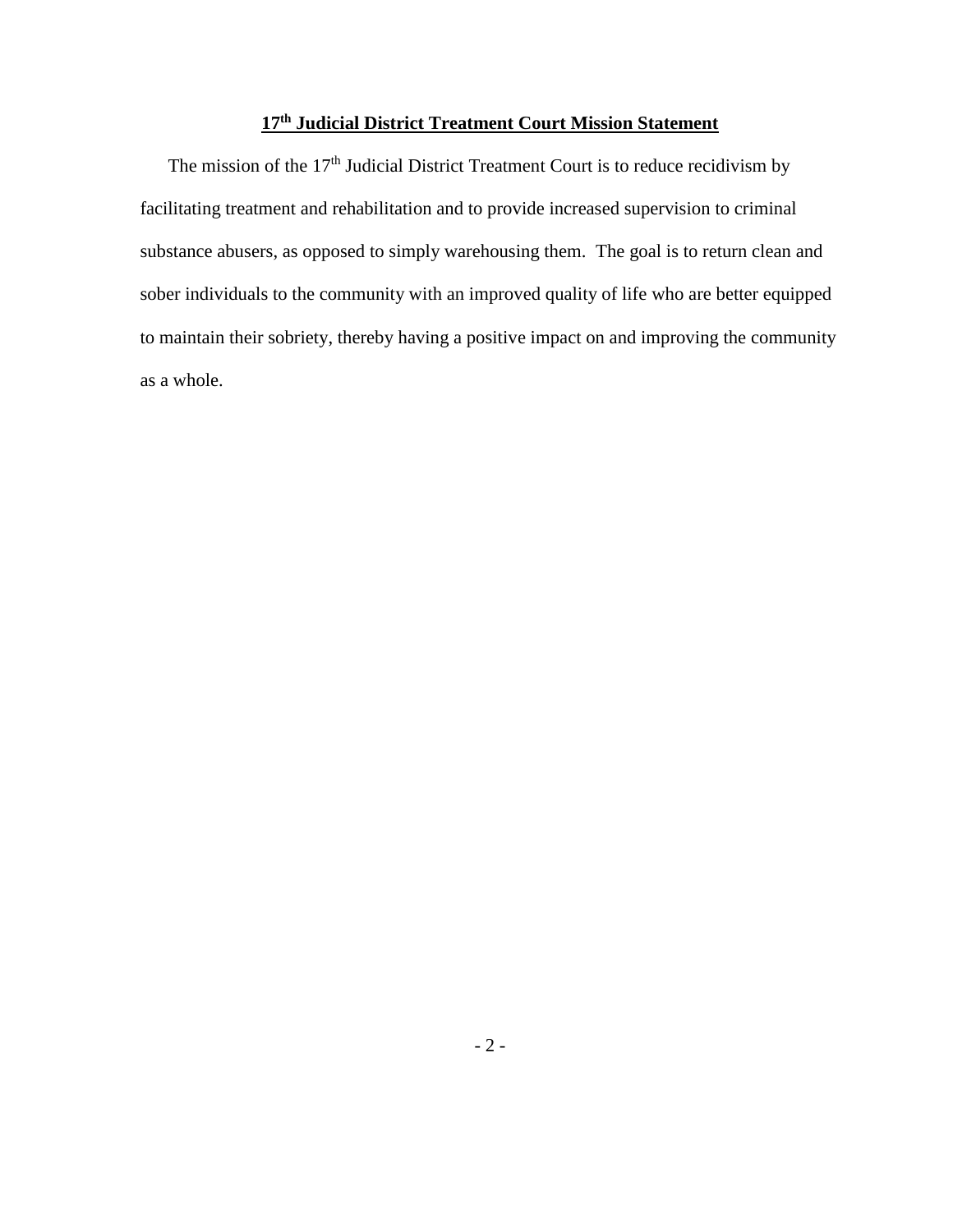#### **Welcome to the 17th Judicial District Treatment Court**

The Treatment Court is committed to assisting with early intervention, treatment and rehabilitation of non-violent offenders with substance abuse problems. It is a great opportunity for those who wish to change the circumstances in their lives and break the cycle of drug dependency.

This handbook will provide complete information about the Treatment Court Program and what is expected of you as a participant. **Do not lose this book!** You must take it with you to all meetings, treatment sessions, case management appointments and court dates. We also encourage you to share this handbook with your family and friends for support and encouragement.

We hope to see positive changes in your life as a result of your dedication to completing the Treatment Court Program. The Treatment Court Team is committed to providing you with support and encouragement as you earn your way to a clean and sober life through Treatment Court.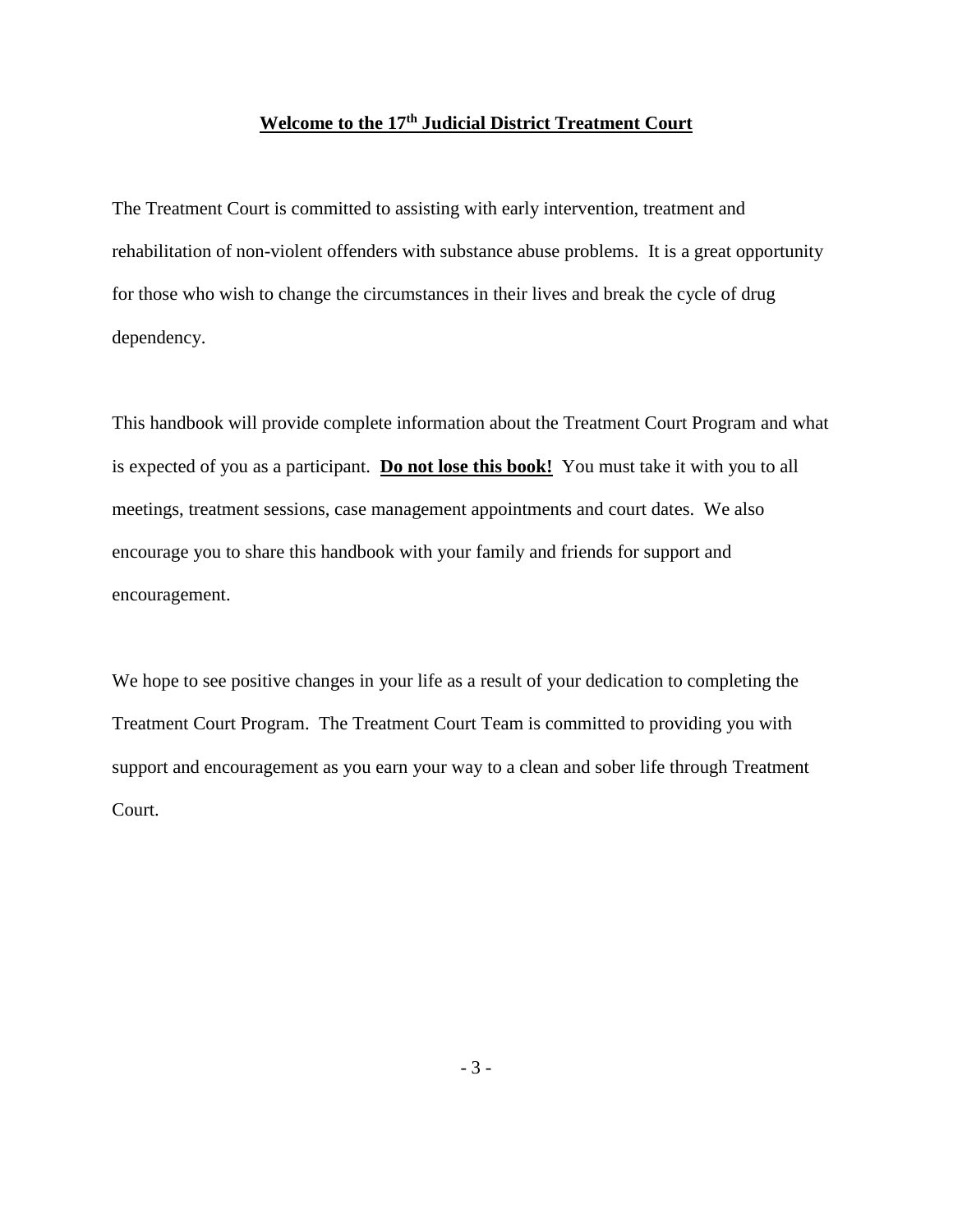#### **Program Description**

The Treatment Court is a highly structured program that combines drug rehabilitation and supportive services through court supervision.

Offenders with substance abuse problems can receive the help they need to overcome their addiction while under the strict supervision of the Treatment Court Judge. Treatment Court is unique because it represents a much closer working union between treatment and the criminal justice system than what is traditionally seen in the criminal courts.

The end result is a greater likelihood that offenders will remain drug-free and become productive members of society, while avoiding further contacts with the criminal justice system.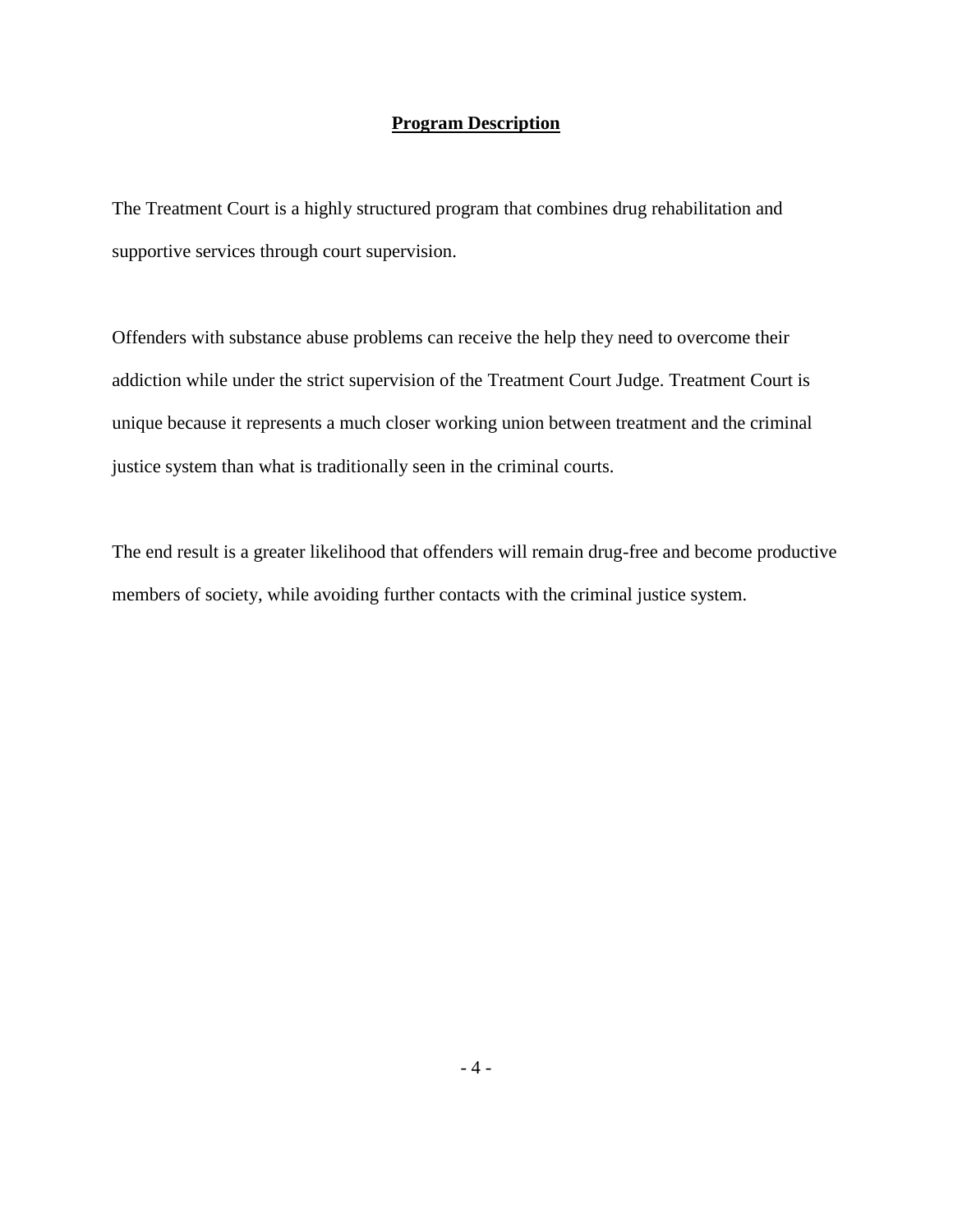### **Benefits of the Treatment Court Program**

When you successfully complete Treatment Court, you will obtain the

following rewards:

- You will be clean and sober
- You will have more job and education opportunities
- You will have better relationships with family and friends
- You will have a better understanding of yourself
- You will have a positive outlook on life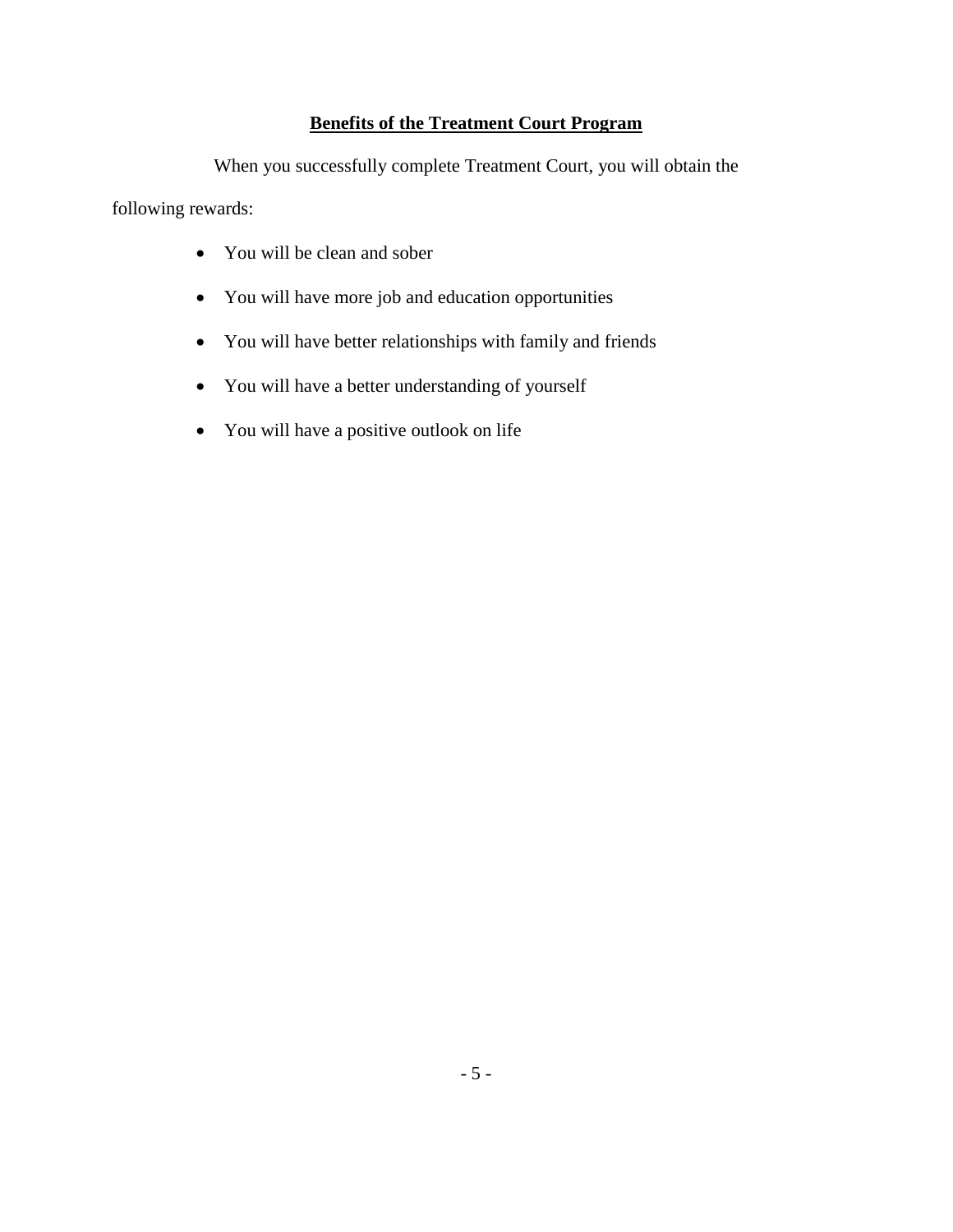#### **Rules and Regulations**

- 1. Each treatment program has different rules and regulations, and you agree to follow them as directed by the treatment program staff. Each program has its own set days/hours of operation and program length and you must attend as prescribed. Some of the inpatient programs require that a client be on a blackout period that does not allow him/her to use the telephone, receive mail/electronic communications, or accept visitors for a specified period of time. If you fail to follow the program rules and attend all sessions as required, you will be sanctioned.
- 2. You are required to actively participate in the treatment program and take the necessary steps to maintain abstinence from drugs and alcohol, including prescription narcotics and sedatives, unless ordered by a physician and approved by the Treatment Court Team. This also includes attendance at self-help meetings.
- 3. The  $17<sup>th</sup>$  Judicial District Treatment Court will determine when you have successfully completed treatment. Treatment may include being placed in various levels of care including Residential, Intensive Outpatient, and Outpatient as prescribed by the Treatment Court Clinical Evaluator (CMSU). The Treatment Court program will take at least one (1) year to complete and in some cases may extend beyond the one (1) year minimum. Minimum and maximum treatment lengths are clinical determinations made by the Treatment Court Clinical Evaluator (CMSU).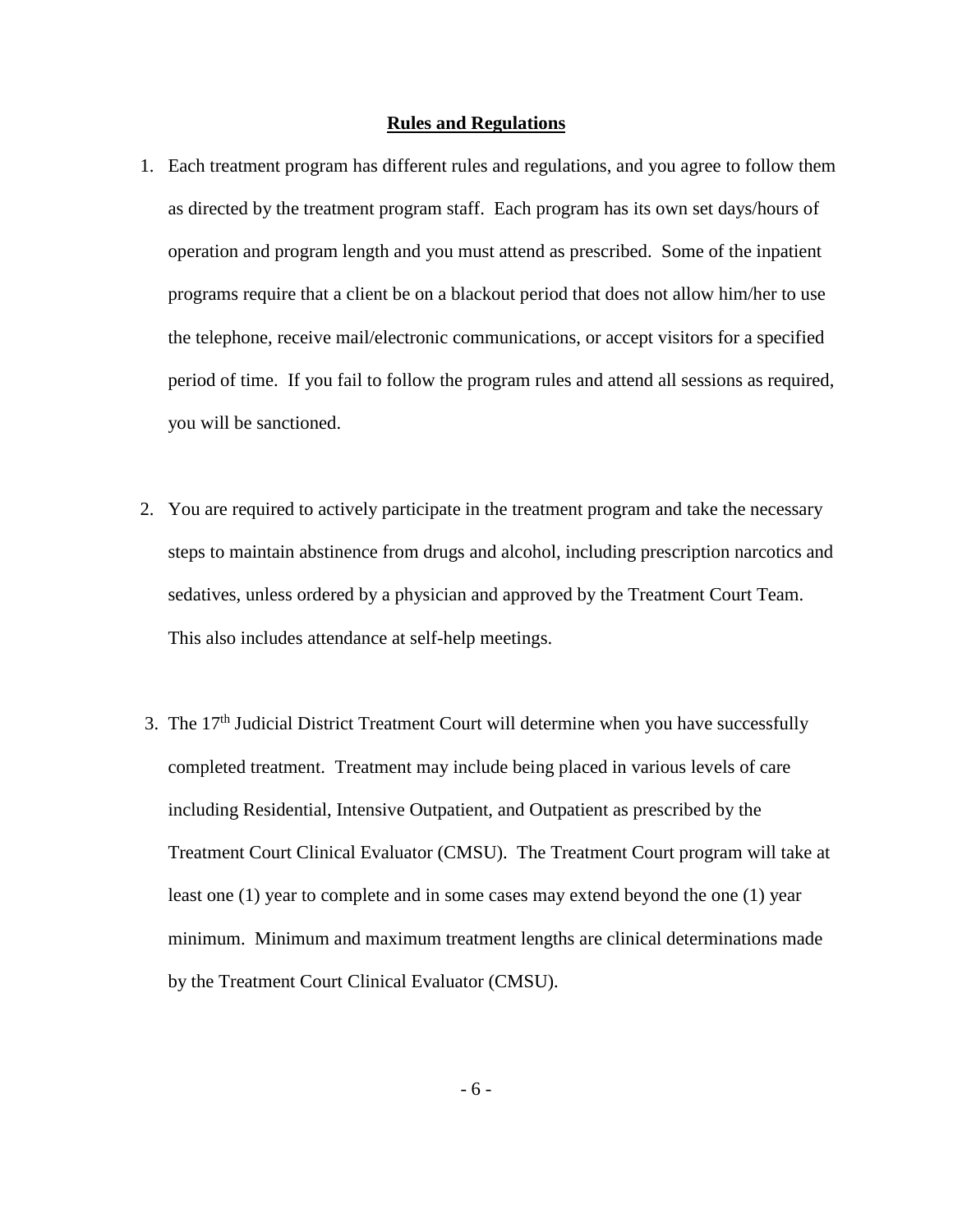- 4. Upon admission to Treatment Court, you must sign a release of information form for the  $17<sup>th</sup>$  Judicial District, CMSU, the adult probation office, your treatment provider and your funding source. This will permit the treatment program to exchange information with your Treatment Court Team regarding your progress, attendance, and drug-screening results.
- 5. If you are referred to an outpatient program, you may be required to live in alternative housing. If the Treatment Court Team determines that your housing plans are a detriment to your recovery, or if you have nowhere to reside, alternative housing will be arranged for you as a requirement for participation in Treatment Court. Failure to reside in approved housing will result in your being sanctioned.
- 6. You must notify your case manager and probation officer of any new arrest or police contact within 24 hours of the arrest/police contact. Failure to do so is a violation of Treatment Court rules and may result in a sanction.
- 7. You must obtain government-issued photo identification (i.e. non-drivers license picture identification) within 30 days of entering treatment. Failure to do so is a violation of Treatment Court rules and may result in a sanction.

### 8. YOU ARE NOT PERMITTED TO POSSESS OR CONSUME ANY ALCOHOLIC BEVERAGES. YOU ARE NOT PERMITTED TO ENTER ESTABLISHMENTS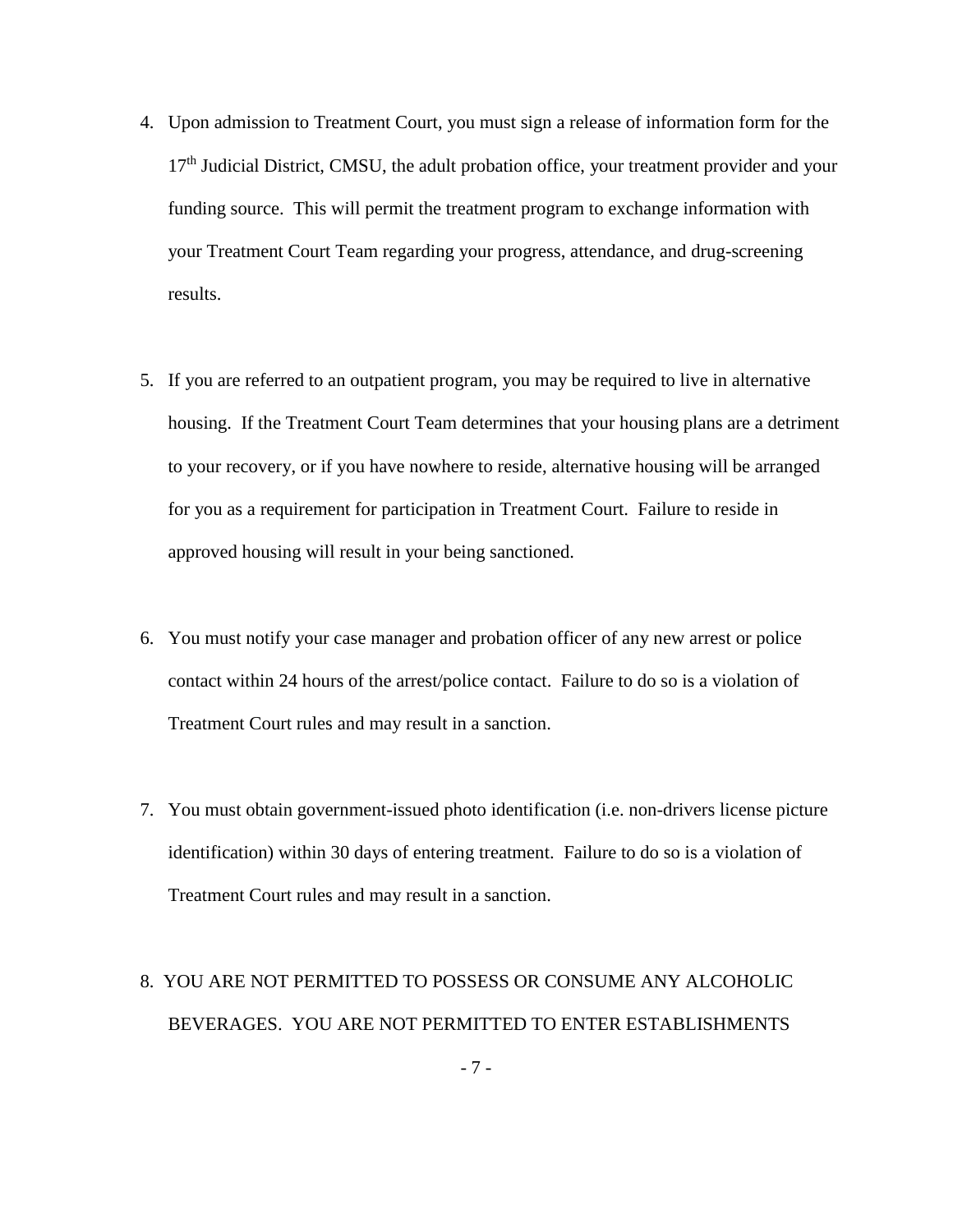### THAT PROVIDE ALCOHOL UNLESS GIVEN PRIOR APPROVAL BY THE TREATMENT COURT JUDGE.

- 9. You can only take medication that does not contain alcohol, does not contain narcotics, is not addictive and will not show up positive on a urine drug screen. The use of any other medication must be reviewed with the Treatment Court Team prior to beginning use of the medication.
- 10. You are not permitted to travel out of Pennsylvania without the permission of the Treatment Court Judge. Further, you are not permitted any overnight trips outside of Snyder/Union Counties, without first obtaining permission from your probation officer.
- 11. You will abstain from the possession, use, or sale of narcotics and dangerous drugs. You shall not use, possess, or ingest any mind-altering substances including, but not limited to: synthetic cannabinoids, bath salts, inhalants, or over-the-counter medications.
- 12. Sexual conduct/communication of any type (physical, verbal, electronic, written) directed at Treatment Court team members or other Treatment Court participants is not permitted. Acts of sexual conduct/communication will be reported to the Treatment Court Team. Violation of this rule is grounds for dismissal from Treatment Court.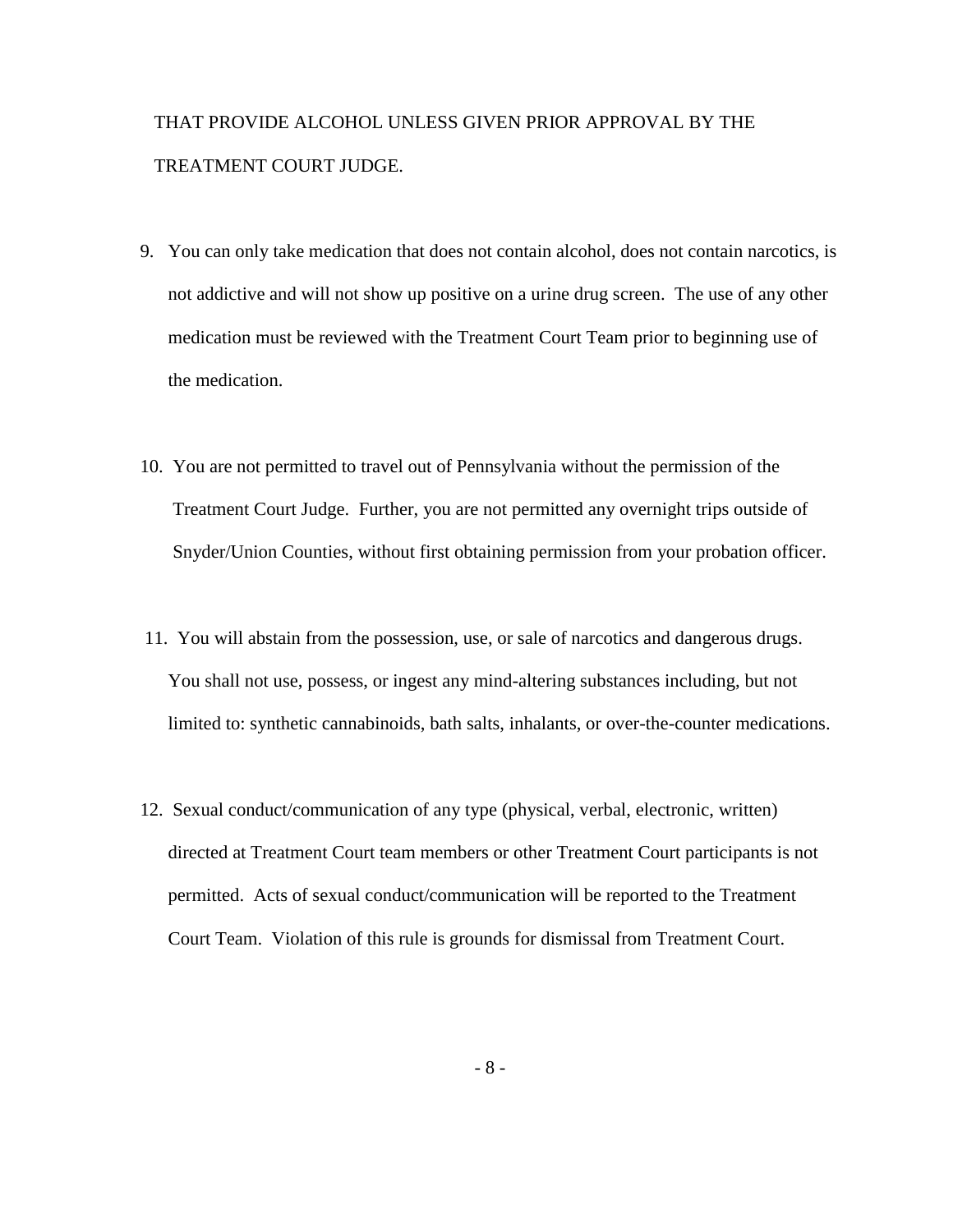### **Court/Judicial Supervision**

You will be required to appear regularly in Treatment Court to discuss and review your progress. The Treatment Court Judge will encourage and reward you when you are doing well in the program. The Treatment Court Judge will discuss any infractions that have occurred and will impose sanctions/orders if you are not doing well.

If you cannot make your court date, you MUST call your probation officer and/or the Treatment Court Coordinator as soon as possible and explain why you cannot attend the court date. If you do not come to court, the Treatment Court Judge may issue a Bench Warrant for your arrest.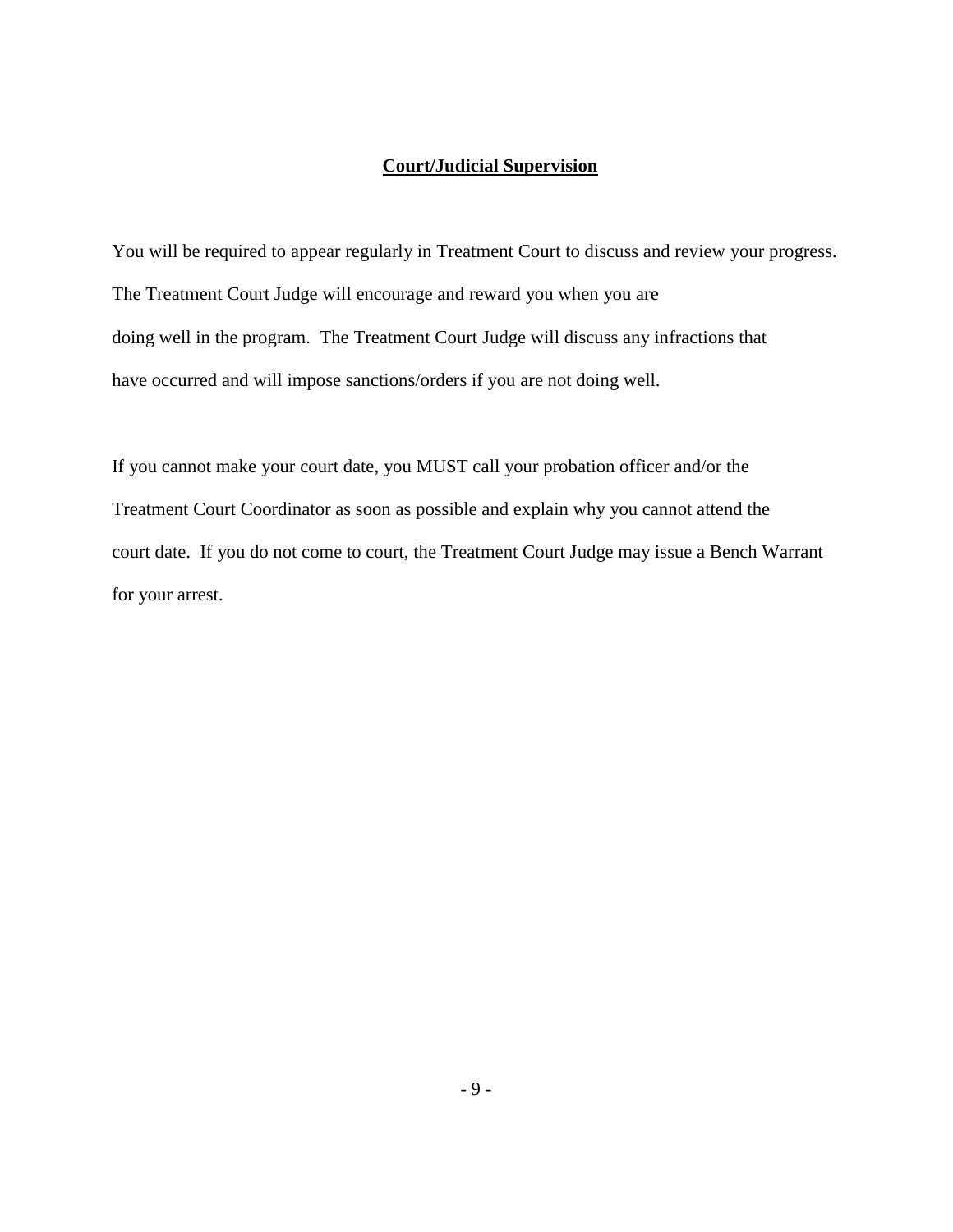### **Services Provided**

The Treatment Court will refer you to treatment providers for the following services:

- Substance abuse assessments
- Detox, inpatient or outpatient treatment
- Individual counseling
- Group counseling
- Recovery support group
- Drug/alcohol testing

The Treatment Court will also provide you with a case manager and probation officer to provide the following services:

- Employment counseling
- Training referrals
- Education and literacy assistance
- Referrals for health care services
- Alternative housing services and/or placements
- Referrals to social services

#### **Phases**

Treatment Court is comprised of three phases. You must complete all three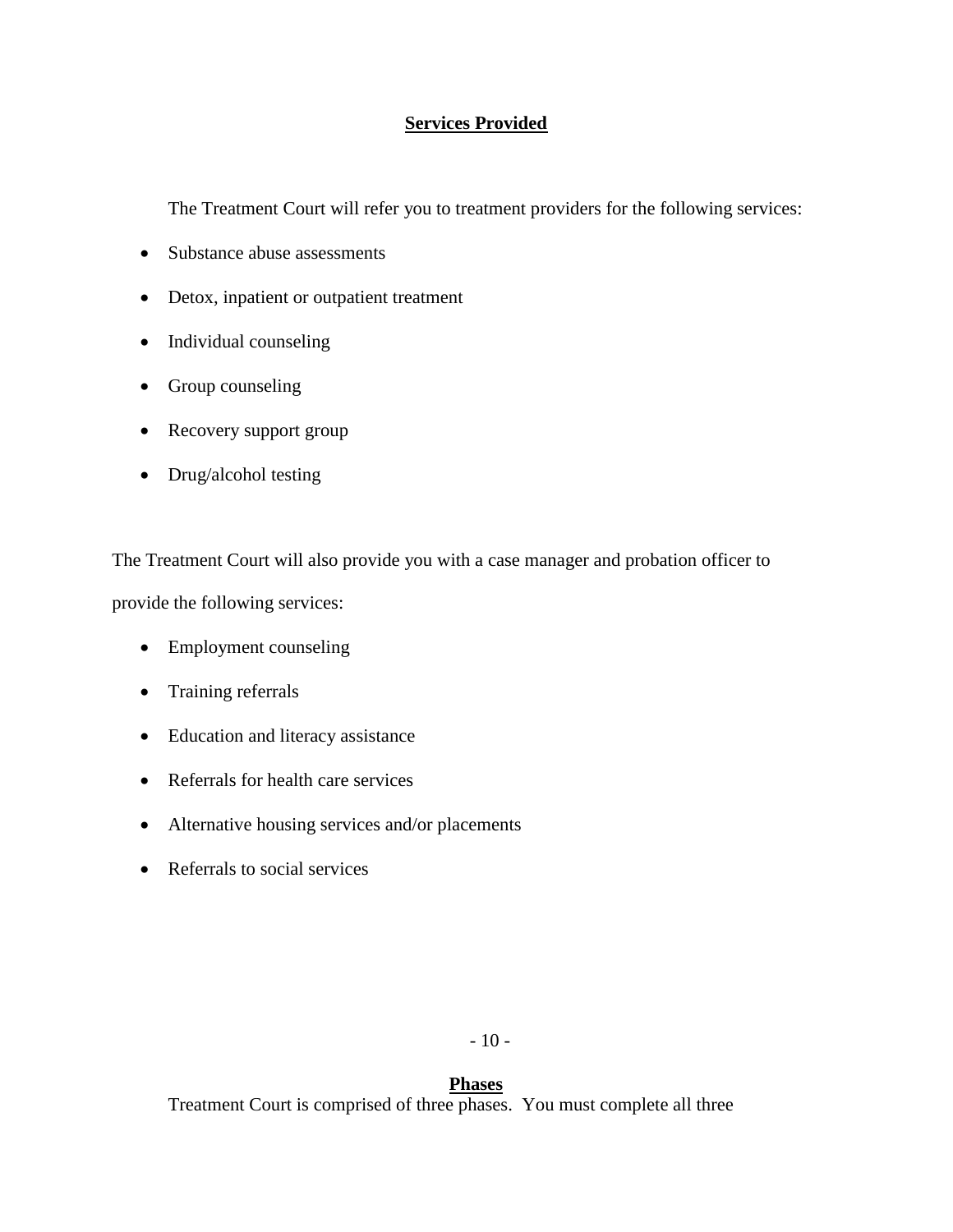phases to graduate from Treatment Court.

#### **Phase I**

Phase I: (4 months)

- Weekly court appearance
- Random urine screens as directed
- Attendance at recommended treatment
- Attendance at self-help meetings (5 per week)
- Obtain stable housing
- Obtain employment with team approval upon 30 days clean/sober in program –

Exceptions can be made with team approval for those who have employment upon entry

into Treatment court.

- Begin payment of Treatment Court fees
- Minimum of 2 weekly probation contacts
- EMHA/GPS/Sweatpatch/SCRAM compliance
- Scheduled case management appointments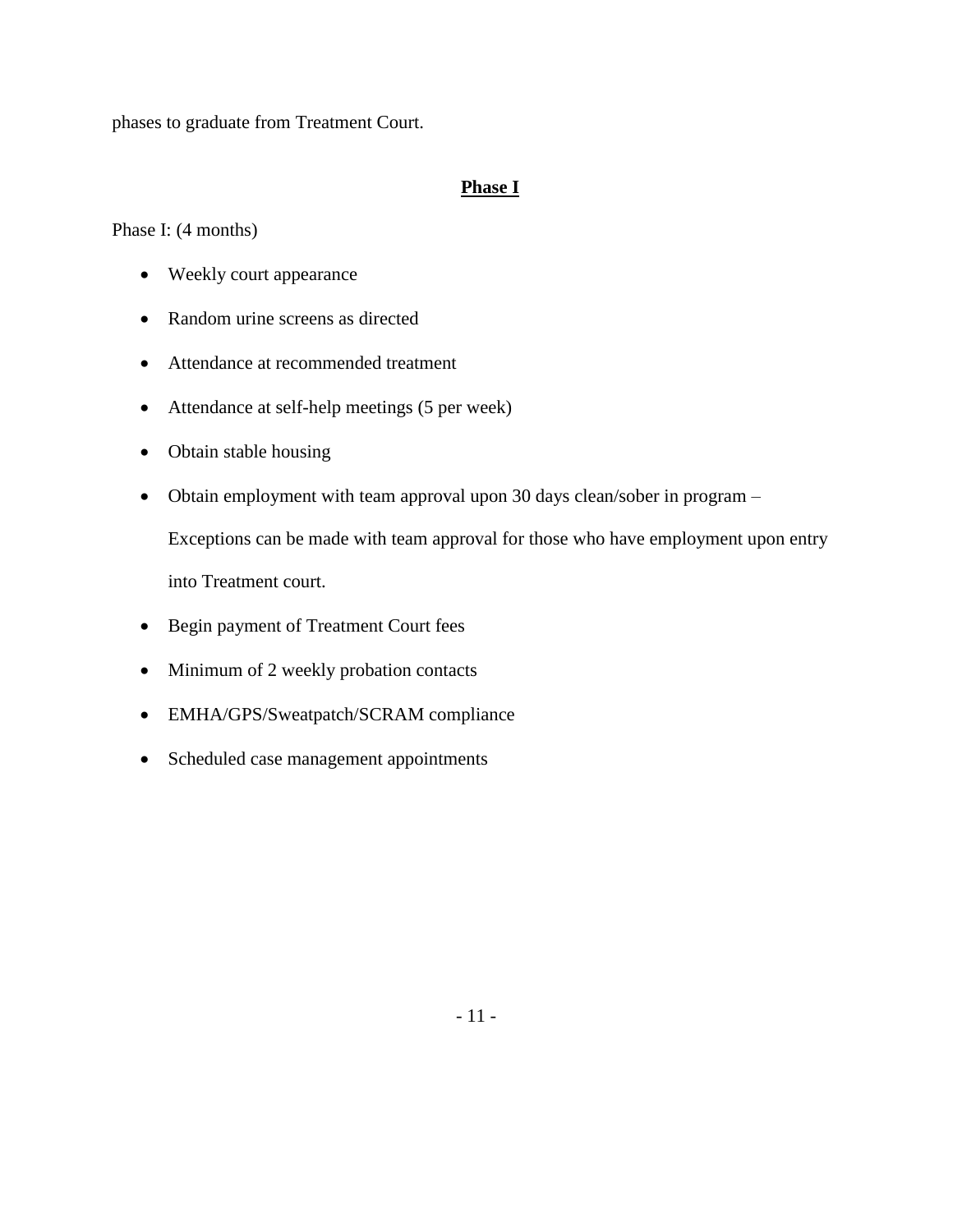### **Phase II**

Phase II:  $(4$  months)

- Bi-weekly court appearances
- Random urine screens as directed
- Attendance at recommended treatment
- Attendance at self-help meetings (5 per week)
- 90 days clean/sober
- Maintain stable housing
- Secure or maintain employment/community service or job/educational training
- Removal of EMHA/GPS
- Compliance with Sweatpatch/SCRAM
- Continue payment of Treatment Court fees
- Minimum of 2 weekly probation contacts
- Scheduled case management appointments
- Attendance at Victim Impact Panel (DUI Offenses only)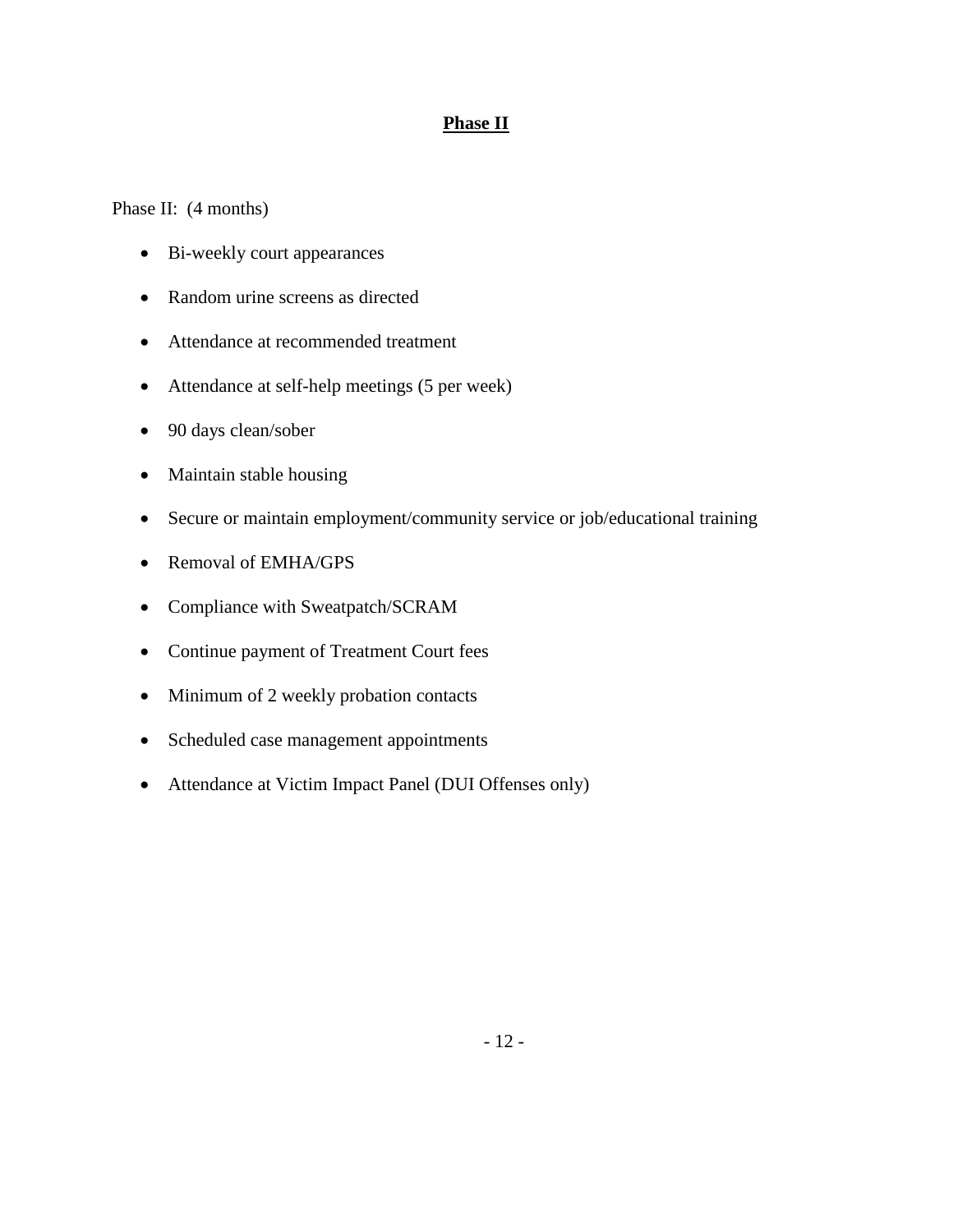### **Phase III**

Phase III: (4 months)

- Monthly court appearance
- Random urine screens as directed
- Continue in recommended treatment
- Job training
- 120 days clean/sober in order to move to graduation
- Secure/maintain employment or means of financial support
- Maintain stable housing
- Continue payment of Treatment Court Fees
- Weekly probation contacts
- Attendance at Self-help meetings (5 per week)
- Scheduled case management appointments
- Removal of SCRAM

#### **Participants are required to continue the requirements of the program (i.e. court appearances, probation contacts, self-help meetings) until they graduate from the program.**

*Note: All phases can be extended for violation of program rules. Treatment Court participants can be moved back in Phase for violation of program rules.*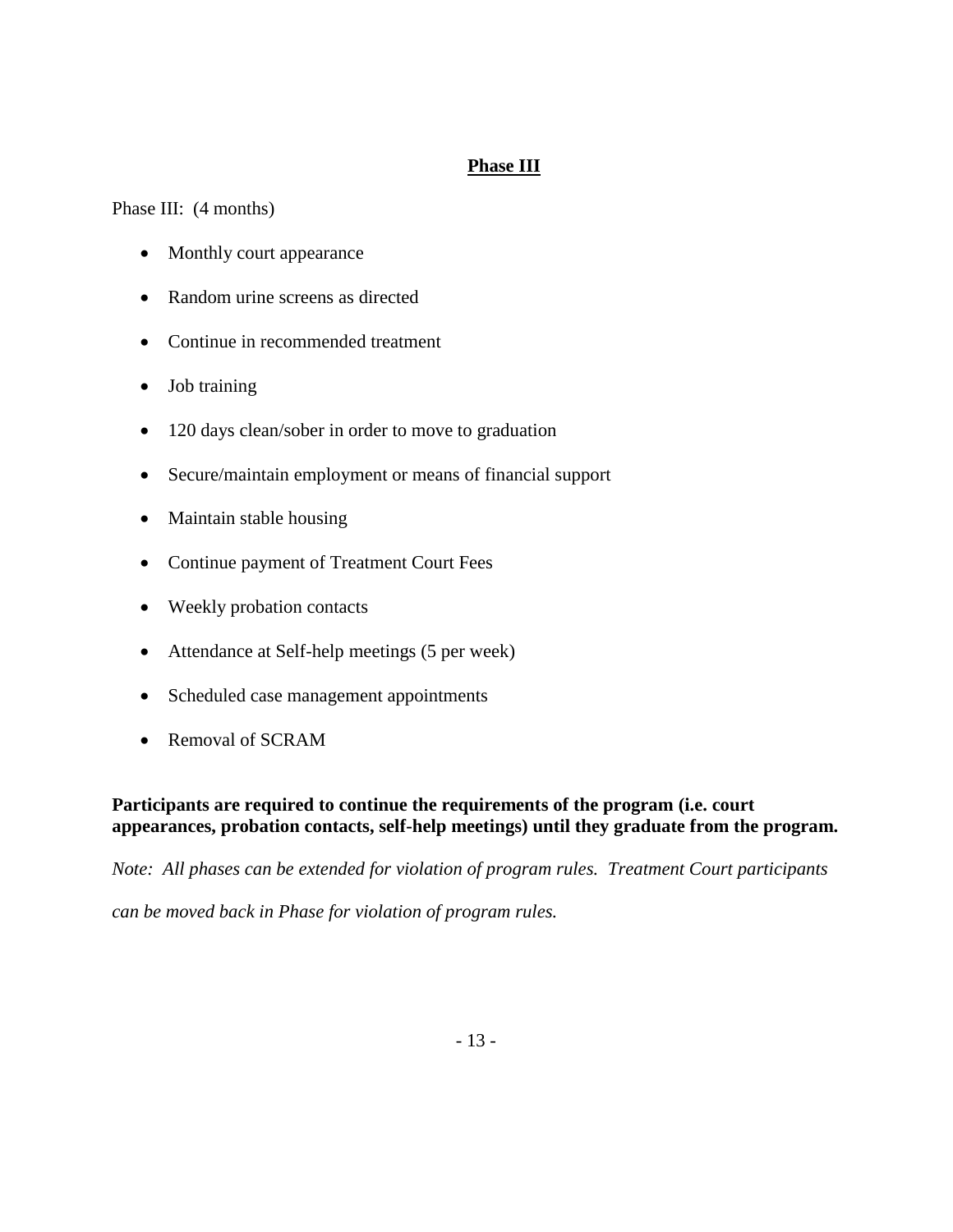#### **Graduation**

When you have successfully completed the Treatment Court Program, you will be scheduled for graduation. In order to graduate from Treatment Court you must:

- be treatment compliant
- have stable housing
- have all pending legal matters resolved
- have employment or viable source of income
- be compliant with drug/alcohol testing procedures
- submit graduation application

Before you graduate, you will write a graduation speech and prepare an aftercare plan stating how you intend to maintain your sobriety after graduation. Your aftercare plan and speech will be presented to the Treatment Court Judge on graduation day.

At the graduation ceremony, the Treatment Court Judge will present you with a certificate of completion of the Treatment Court and will recognize your excellent accomplishments. Your family and friends are invited to attend your graduation. Upon graduation from the program you will begin the aftercare phase of the program.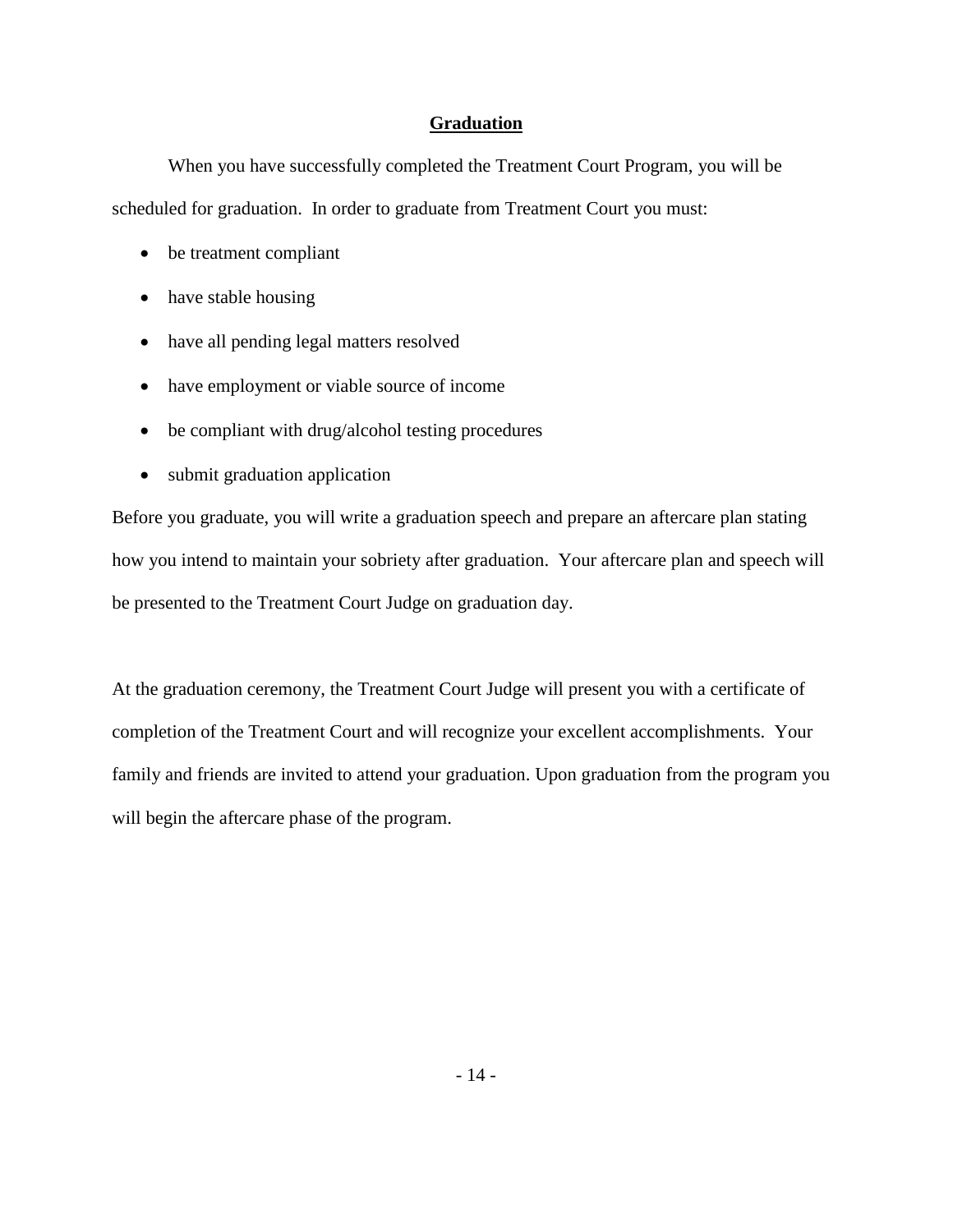#### **Rewards**

Treatment Court participants will be eligible to receive rewards for compliance with program rules. Attendance at counseling, case management appointments, probation appointments, status hearings, community service work assignments, and meeting other program goals will create opportunities to receive rewards.

The Court will recognize the 100% Club on a weekly basis. Membership in the 100% Club will be dictated by perfect attendance at mandated meetings, counseling appointments, community service assignments, case management appointments, probation appointments, and other scheduled meetings. Participants will be required to pass all drug testing requirements. Perfect compliance with program rules on a week to week basis will enable participants to pull a popsicle stick from a bowl/basket. Sticks will be marked with inspirational quotes as well as other markings that will dictate the opportunity to receive additional rewards.

At the end of each month, participants who have 100% compliance with all program rules will have heir names placed into a basket for a drawing to be completed by the Treatment Court Judge, with the opportunity for an additional reward for compliance with program rules.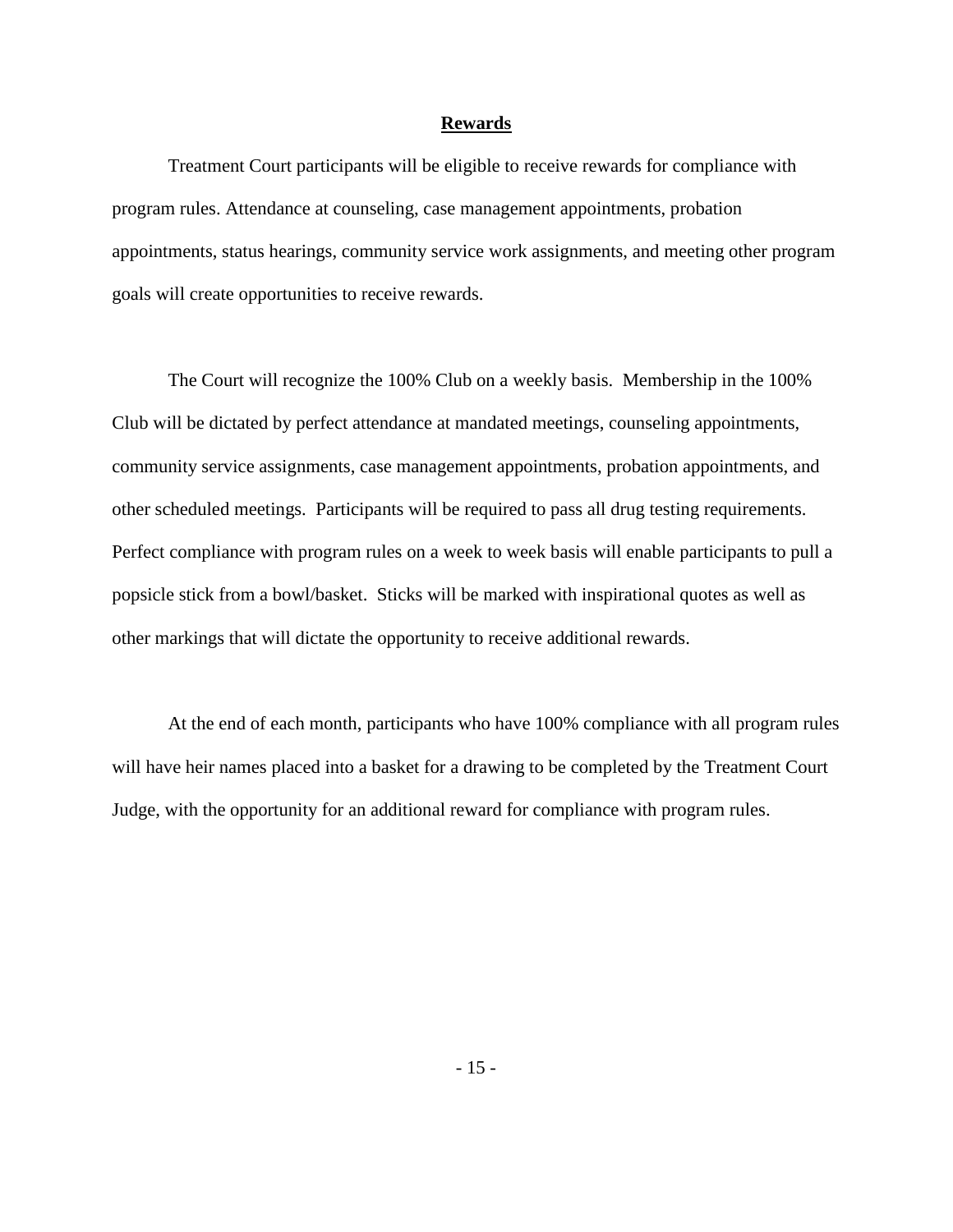#### **Sanction Policy**

#### **Relapse**

- $\triangle$  Incarceration up to termination from the program
- $\triangleleft$  Additional 45/90/120 days in phase
- ❖ Relapse in Phase III is automatic restart of Phase II
- Tampering/Adulterating drug screens may result in termination from Treatment Court
- $\bullet$  For participants that relapse after graduation:
	- 1. Attendance at Treatment Court sessions
	- 2. Possible Incarceration
	- 3. Weekly APO contacts
	- 4. Mandated attendance at Self Help meetings
	- 5. Re-assessment by CMSU

#### **Court Proceedings**

 Failure to attend Treatment Court may result in incarceration, community service work assignments, an increase in Status Hearings, and an increase in probation contacts.

#### **APO Reporting**

- Failure to report as scheduled may result in incarceration, community service, and/or placement on Electronic Monitoring
	- *- The treatment court team will follow the most recently updated sanction schedule in determining the sanction for any violations of program rules -*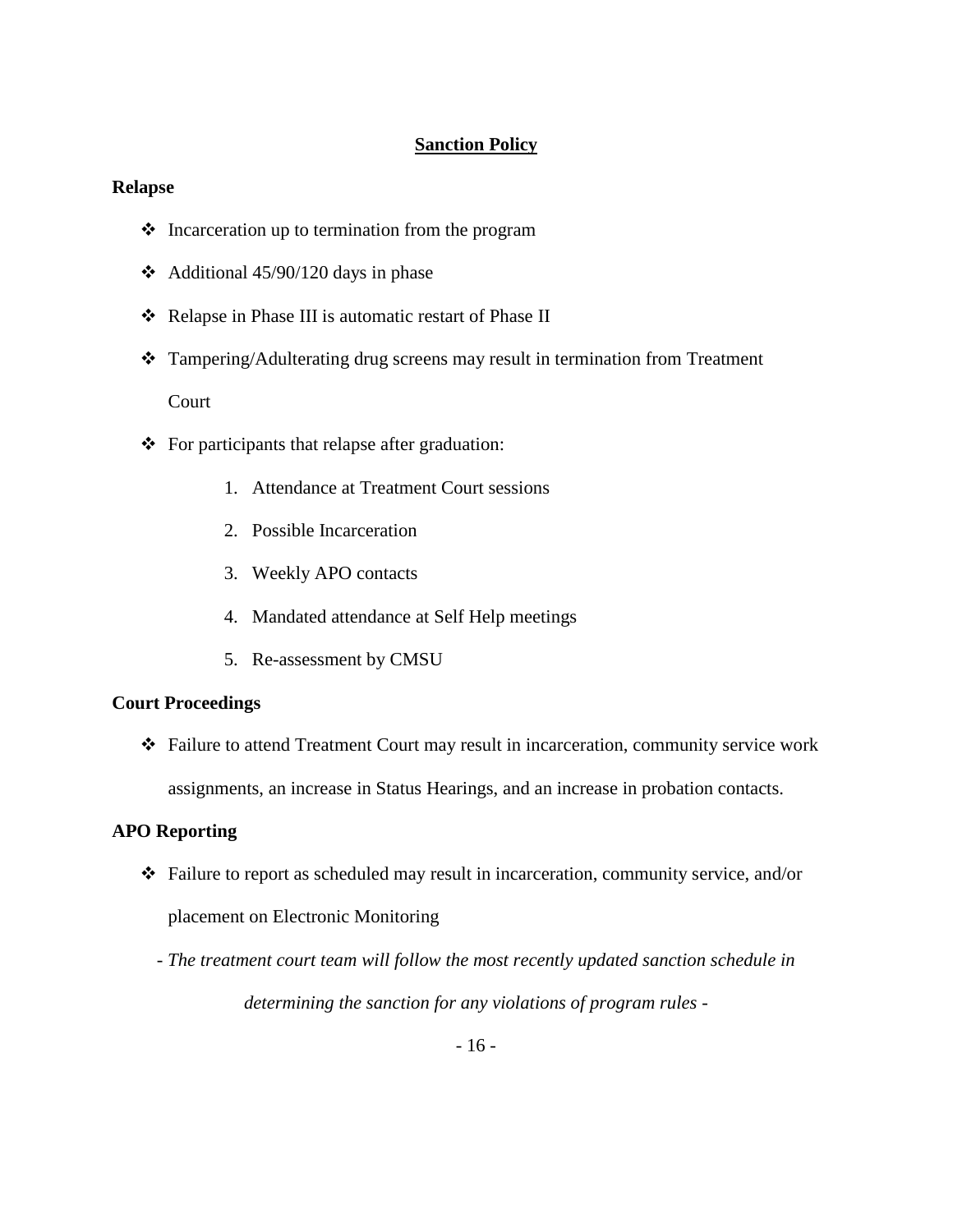#### **Treatment**

- $\div$  Missed treatment appointments may result in incarceration, community service, and/or placement on Electronic Monitoring
- Failure to obtain a temporary sponsor within two weeks or failure to provide meeting attendance sheets at Status Hearings may result in community service work assignment
- Unsuccessful discharges may result in termination from the program
- $\div$  If in rehab at start of program, Phase I begins upon successful discharge
- If referred to rehab and a halfway house while in program, restart Phase I or II upon successful discharge from treatment

#### **Hospital/Medications**

- Not following protocol will result in sanctions
- Must notify APO/CMSU prior to taking prescribed meds
- If requested, participants must sign consents for medical personnel to release

information to program

### **CMSU Drug & Alcohol Case Management Appointments**

Failure to attend an appointment will result in community service work assignment

### **\*\*Any violation resulting in incarceration may extend current phase.**

*In an effort to maintain consistency, these general guidelines have been developed by the 17th Judicial District Treatment Court Team. Every attempt will be made to review policy violations on a case by case basis. Please be advised these guidelines are subject to change at the Judge's discretion.*

**A copy of the 17th Judicial District Treatment Court Sanction Schedule is available to all participants at their request.**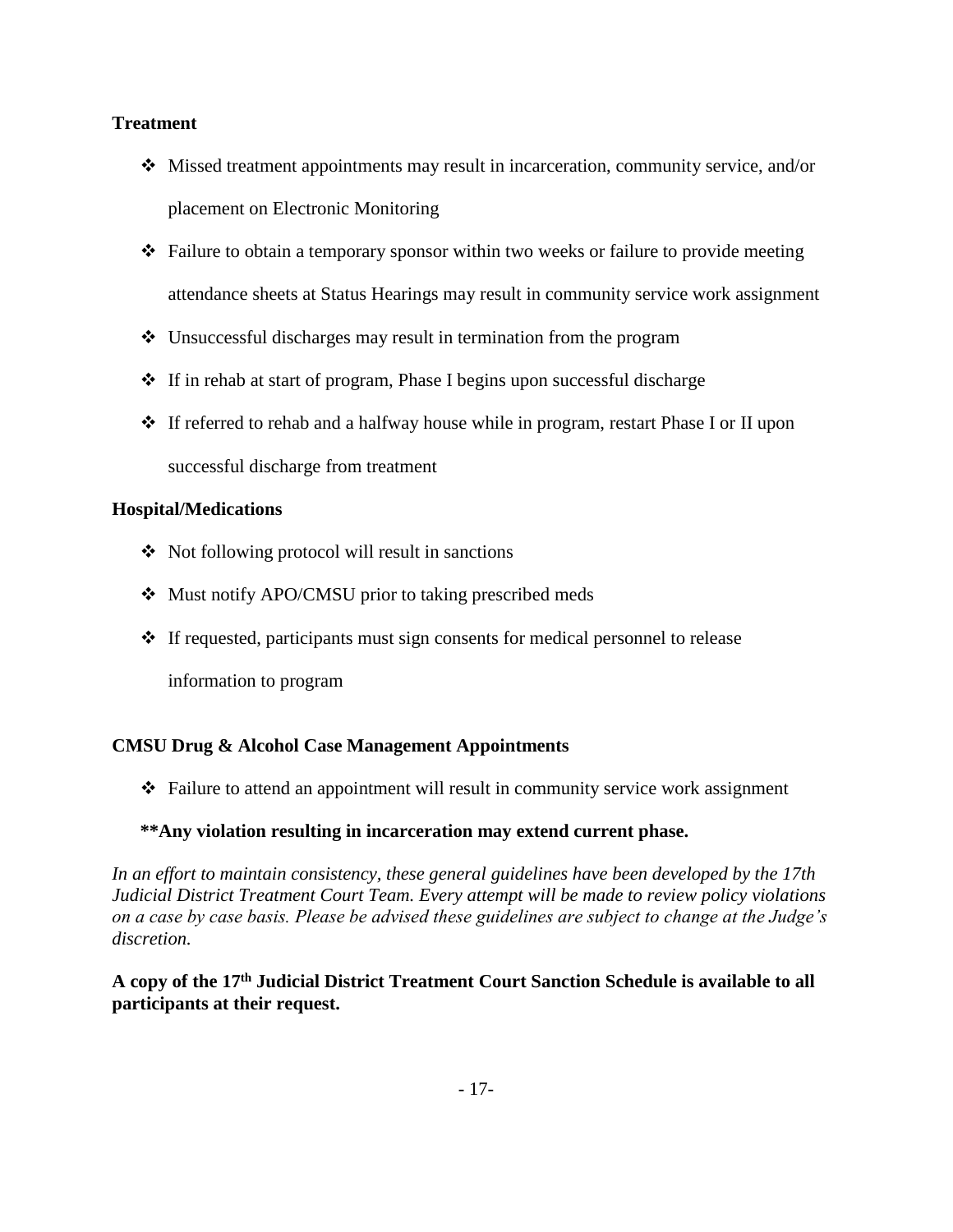#### **Community Service Requirements**

Treatment Court participants will be required to complete community service as a component of Treatment Court. The following sets forth community service requirements:

- 1. Participants will be assigned 40 hours of community service upon entry into Treatment Court. Assigned hours must be completed within the first 30 days of entry into PHASE I, unless the participant is employed full time upon entry.
- 2. After completion of 40 hours of community service, participants who are working 10 hours per week or less will be required to complete 15 hours of community service on a weekly basis.
- 3. Participants working 11-19 hours per week in part-time employment will be required to complete 10 hours of weekly community service.
- 4. Participants working 20-34 hours per week in part-time employment will be required to complete 5 hours of weekly community service.
- 5. Participants working full time hours, a minimum of 35 hours per week, will not be required to complete a weekly community service assignment.
- 6. Community service hours can also be assigned as a sanction for noncompliance with Treatment Court rules.
- 7. Community service hours will be tracked on time sheets provided by the supervising probation officer.
- 8. All Treatment Court participants will be required to participate in any special/annual community service projects as deemed appropriate by the Treatment Court Judge.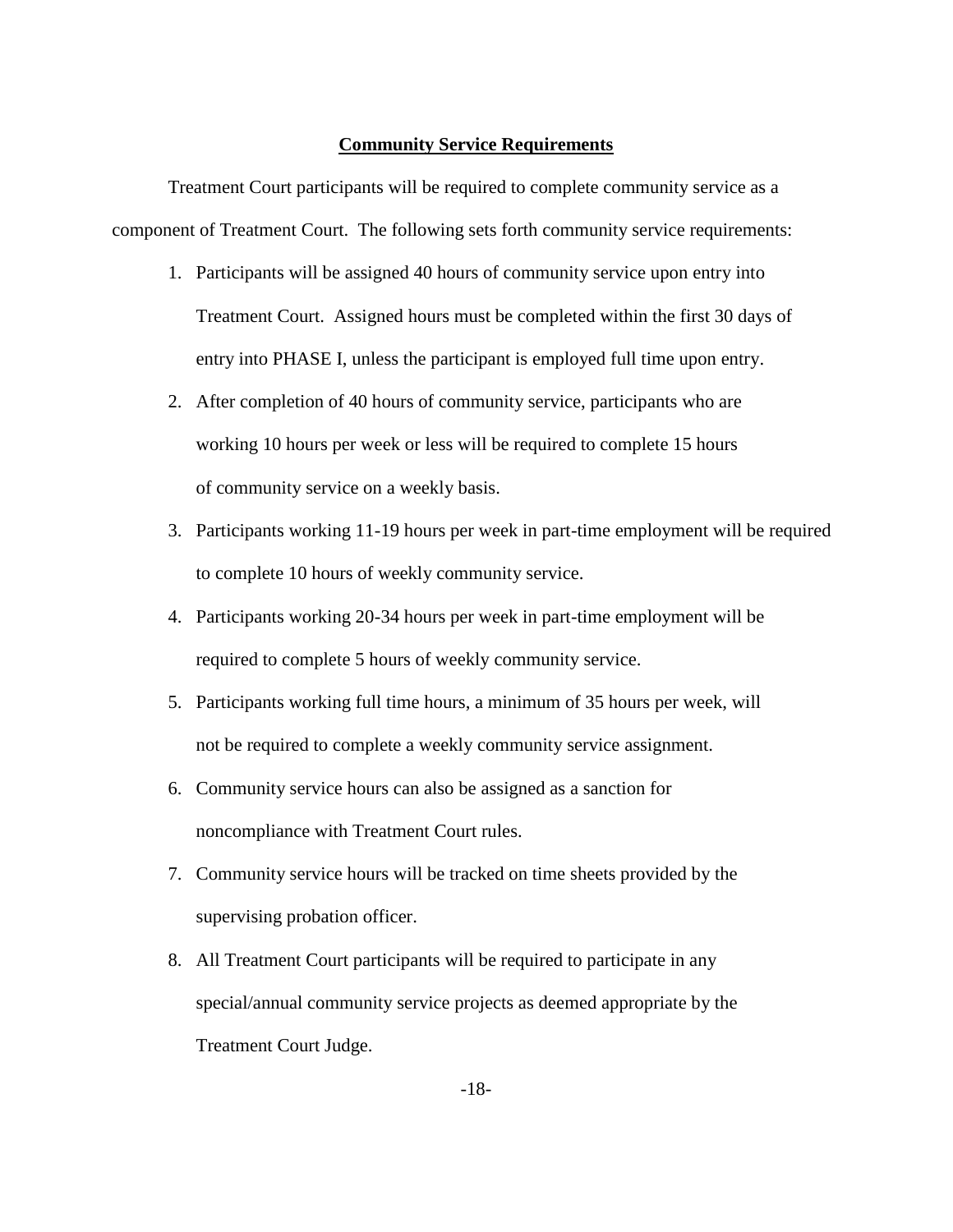#### **Dismissal from Treatment Court**

You can be dismissed from Treatment Court for violation of program rules including, but not limited to new offenses, technical violations, continued drug/alcohol use, attempting to circumvent drug testing procedures and failure to successfully complete treatment. Every effort will be made to meet your treatment/program needs thereby limiting the potential for dismissal from Treatment Court.

If it is recommended that you be dismissed from Treatment Court, you will be informed of this decision by the Treatment Court Judge during a regularly scheduled Status Hearing. If not already in custody, you may be detained in the county jail with the filing of a detainer against you by your supervising probation officer. A petition to revoke your Intermediate Punishment sentence will then be filed with the Court. Appropriate Gagnon I and Gagnon II Hearings will be scheduled. Upon program violations being confirmed at a Gagnon II Hearing, a new sentence will be imposed.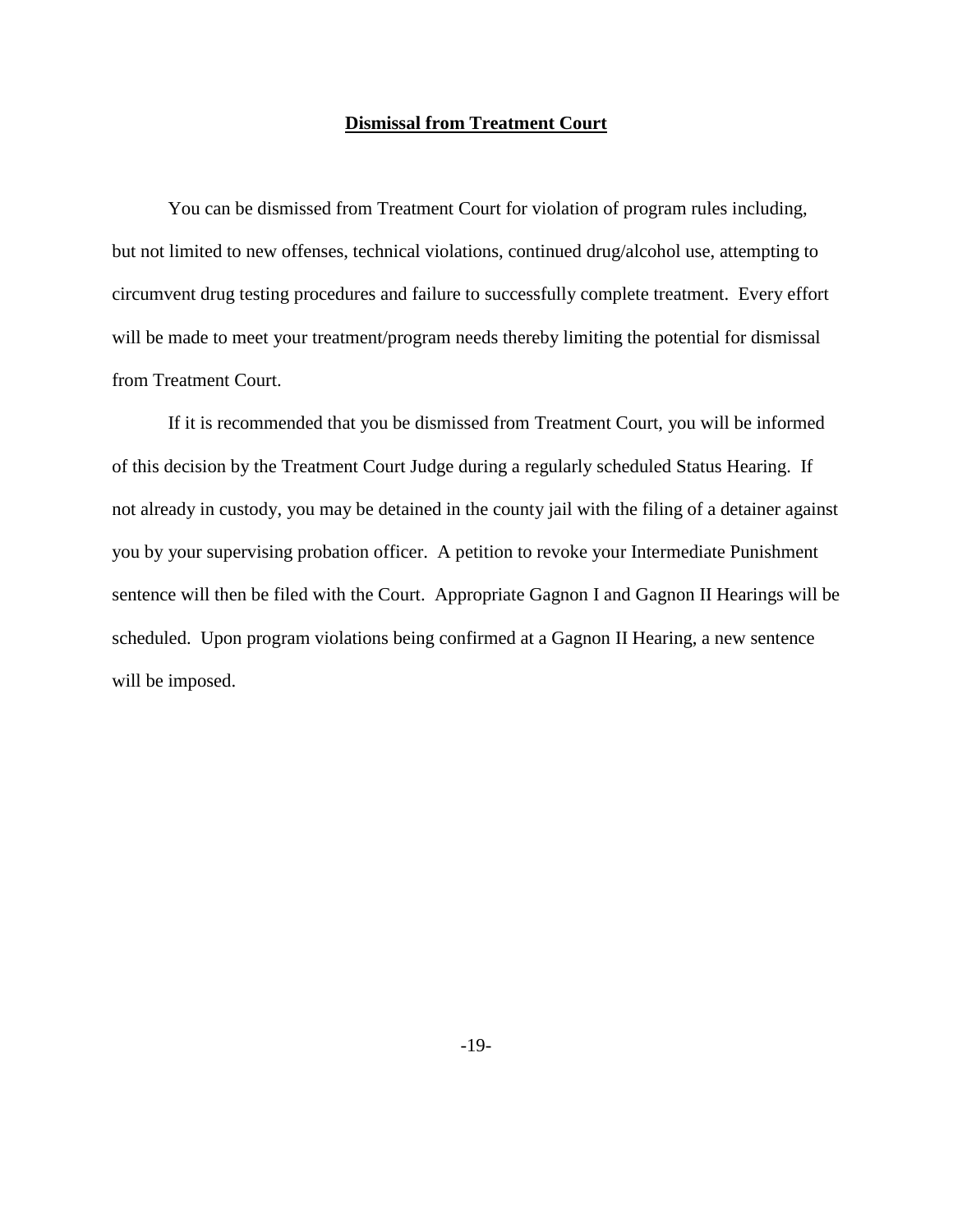| Date | Location | Authorized<br>Signature |
|------|----------|-------------------------|
|      |          |                         |
|      |          |                         |
|      |          |                         |
|      |          |                         |
|      |          |                         |
|      |          |                         |
|      |          |                         |
|      |          |                         |
|      |          |                         |
|      |          |                         |
|      |          |                         |
|      |          |                         |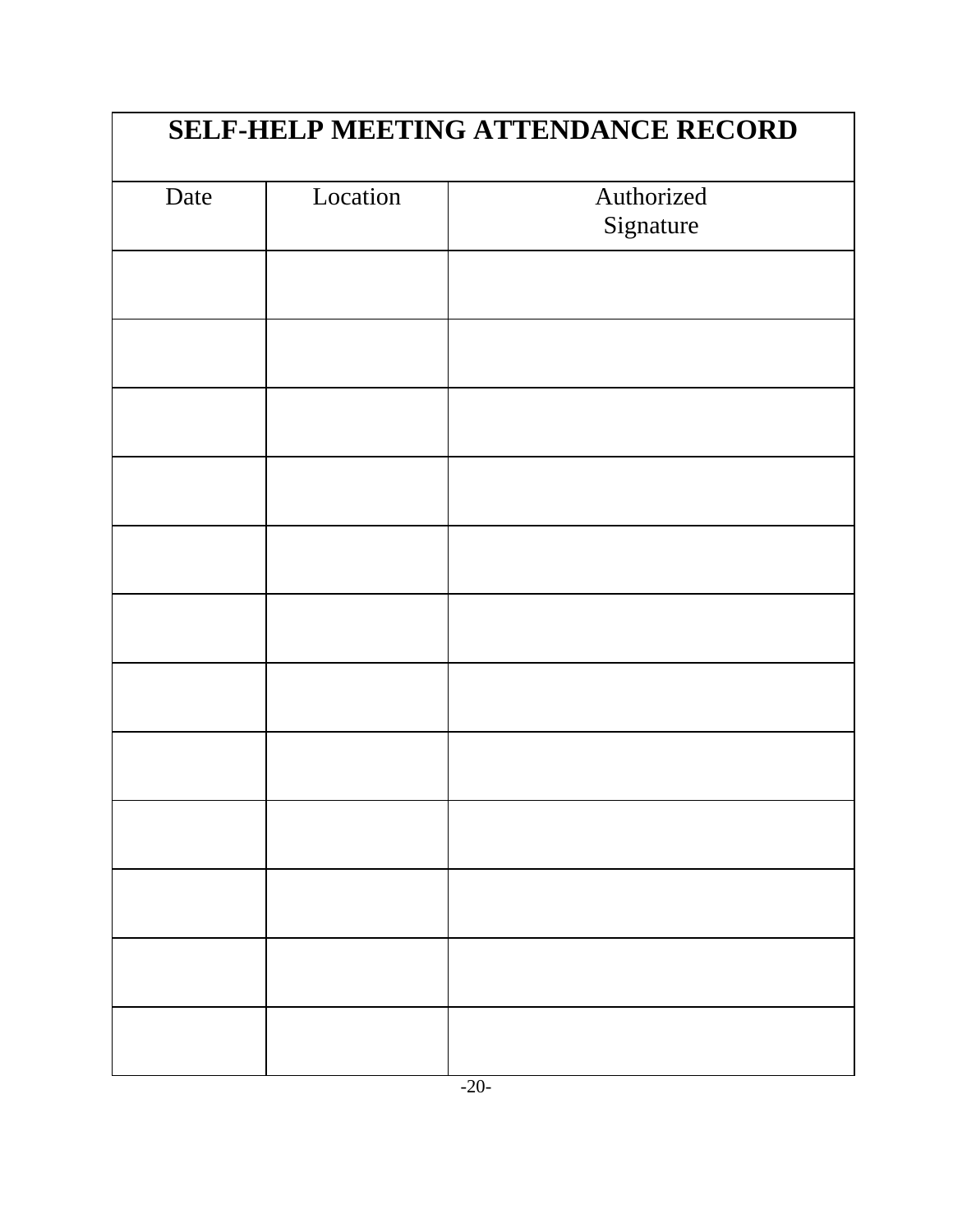| Date | Location | Authorized<br>Signature |
|------|----------|-------------------------|
|      |          |                         |
|      |          |                         |
|      |          |                         |
|      |          |                         |
|      |          |                         |
|      |          |                         |
|      |          |                         |
|      |          |                         |
|      |          |                         |
|      |          |                         |
|      |          |                         |
|      |          |                         |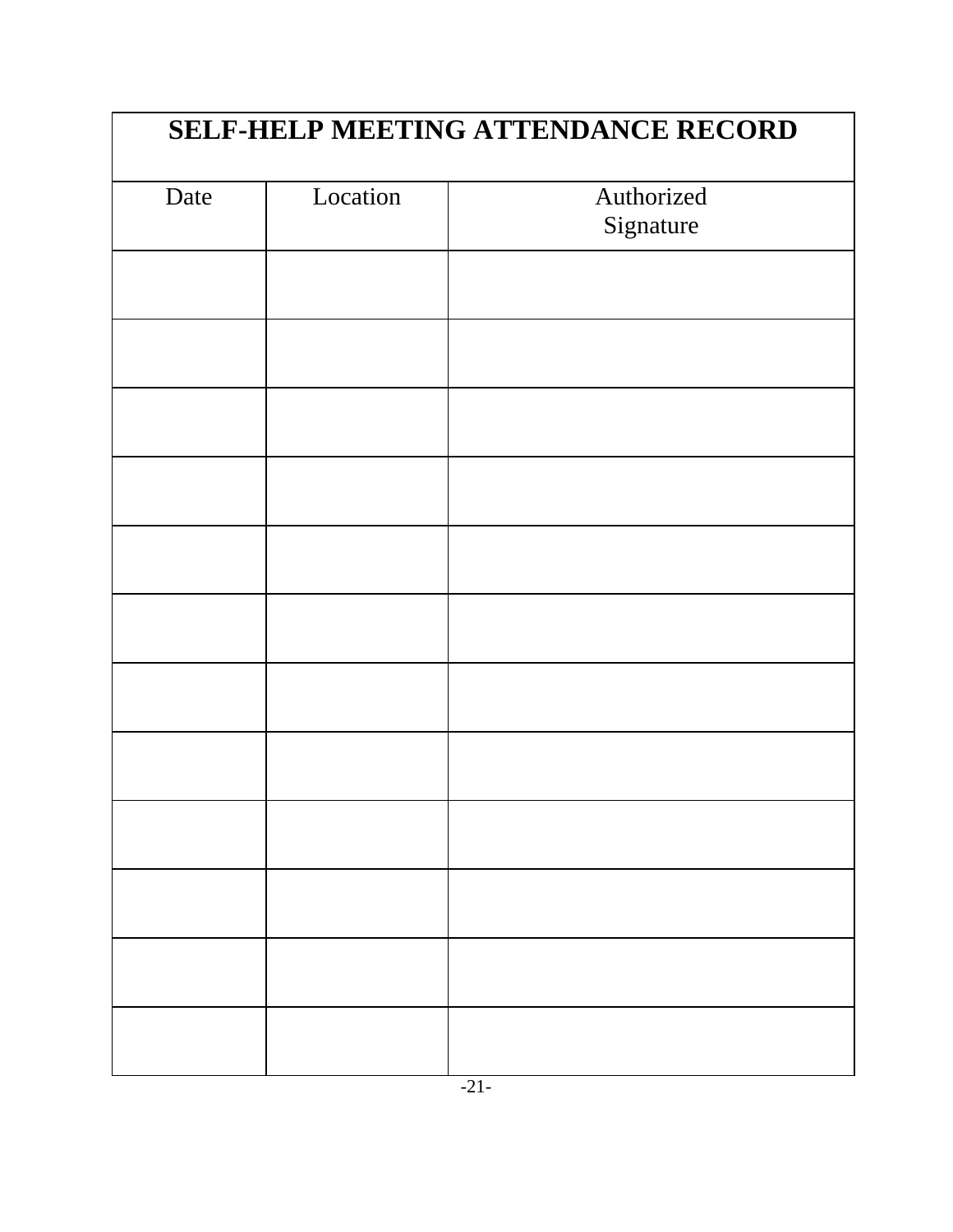| Date | Location | Authorized<br>Signature |
|------|----------|-------------------------|
|      |          |                         |
|      |          |                         |
|      |          |                         |
|      |          |                         |
|      |          |                         |
|      |          |                         |
|      |          |                         |
|      |          |                         |
|      |          |                         |
|      |          |                         |
|      |          |                         |
|      |          |                         |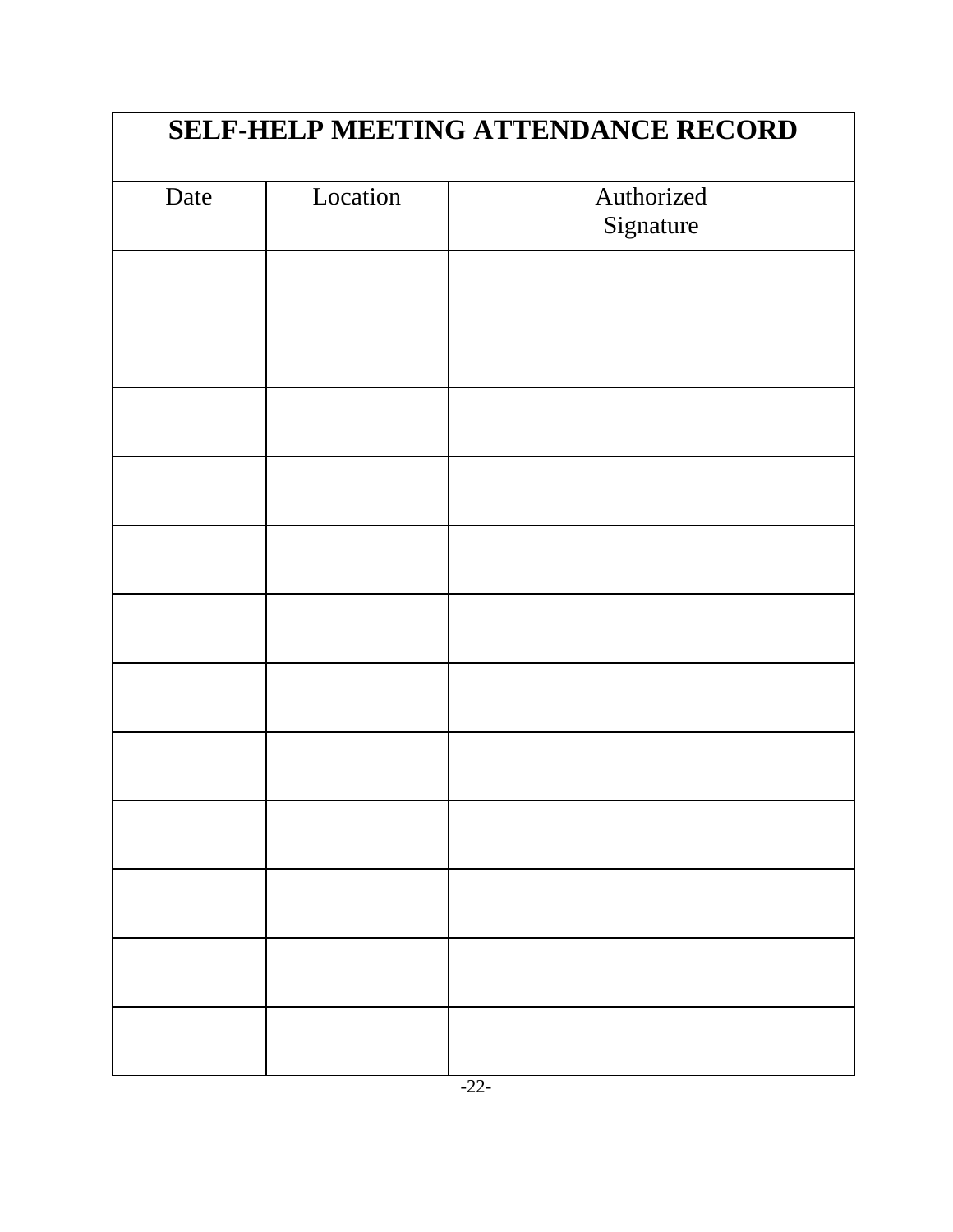| Date | Location | Authorized<br>Signature |
|------|----------|-------------------------|
|      |          |                         |
|      |          |                         |
|      |          |                         |
|      |          |                         |
|      |          |                         |
|      |          |                         |
|      |          |                         |
|      |          |                         |
|      |          |                         |
|      |          |                         |
|      |          |                         |
|      |          |                         |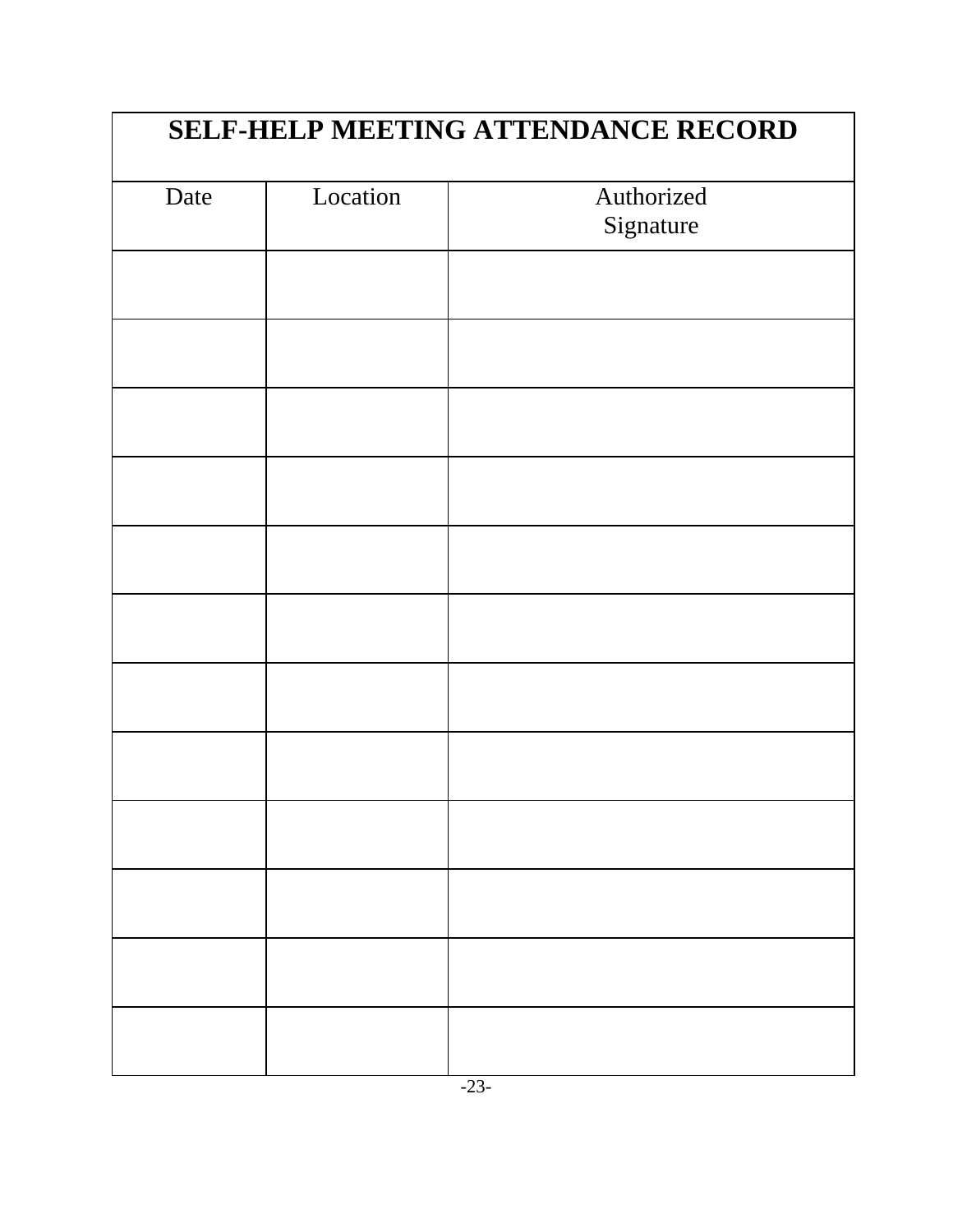| Date | Location | Authorized<br>Signature |
|------|----------|-------------------------|
|      |          |                         |
|      |          |                         |
|      |          |                         |
|      |          |                         |
|      |          |                         |
|      |          |                         |
|      |          |                         |
|      |          |                         |
|      |          |                         |
|      |          |                         |
|      |          |                         |
|      |          |                         |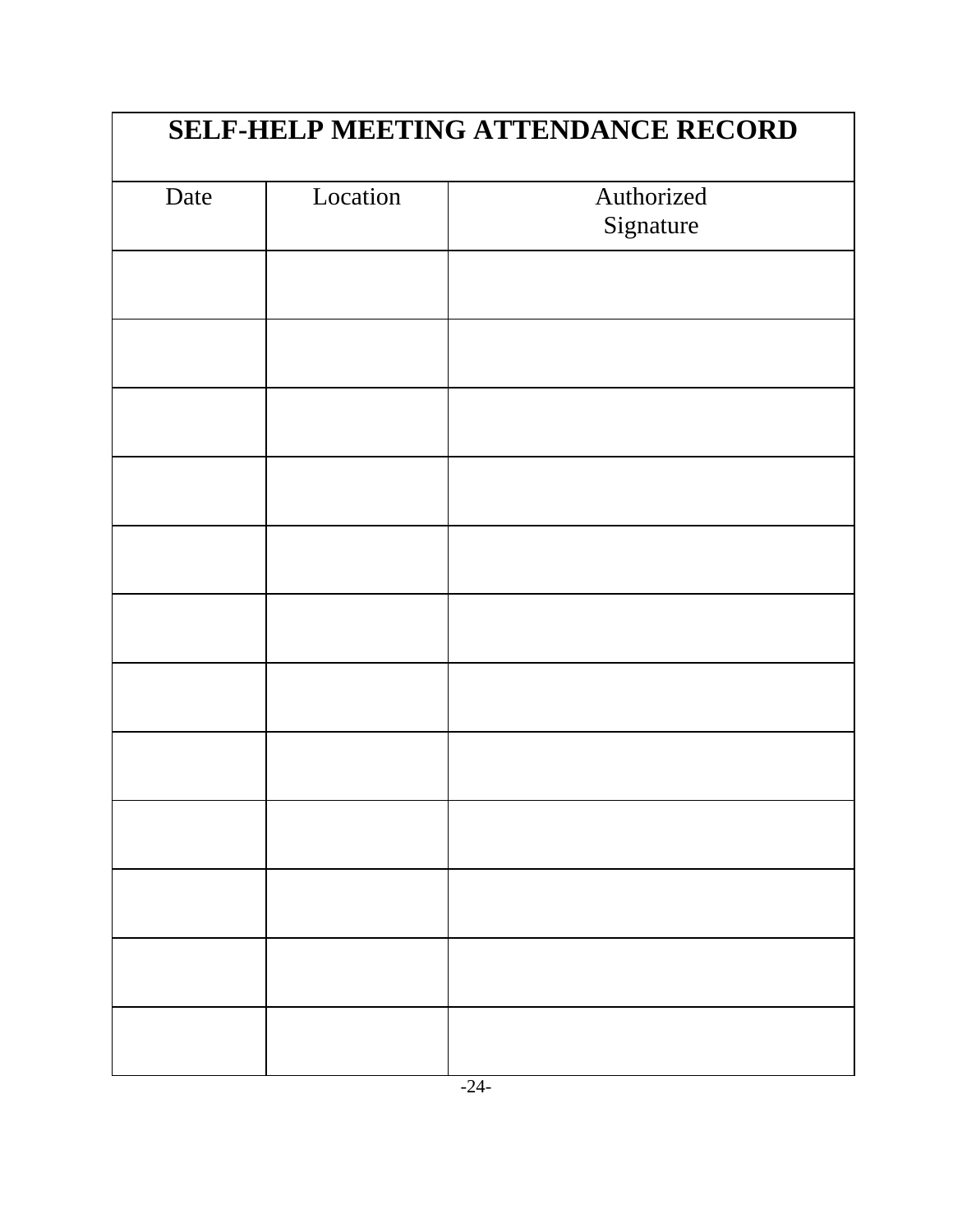| Date | Location | Authorized<br>Signature |
|------|----------|-------------------------|
|      |          |                         |
|      |          |                         |
|      |          |                         |
|      |          |                         |
|      |          |                         |
|      |          |                         |
|      |          |                         |
|      |          |                         |
|      |          |                         |
|      |          |                         |
|      |          |                         |
|      |          |                         |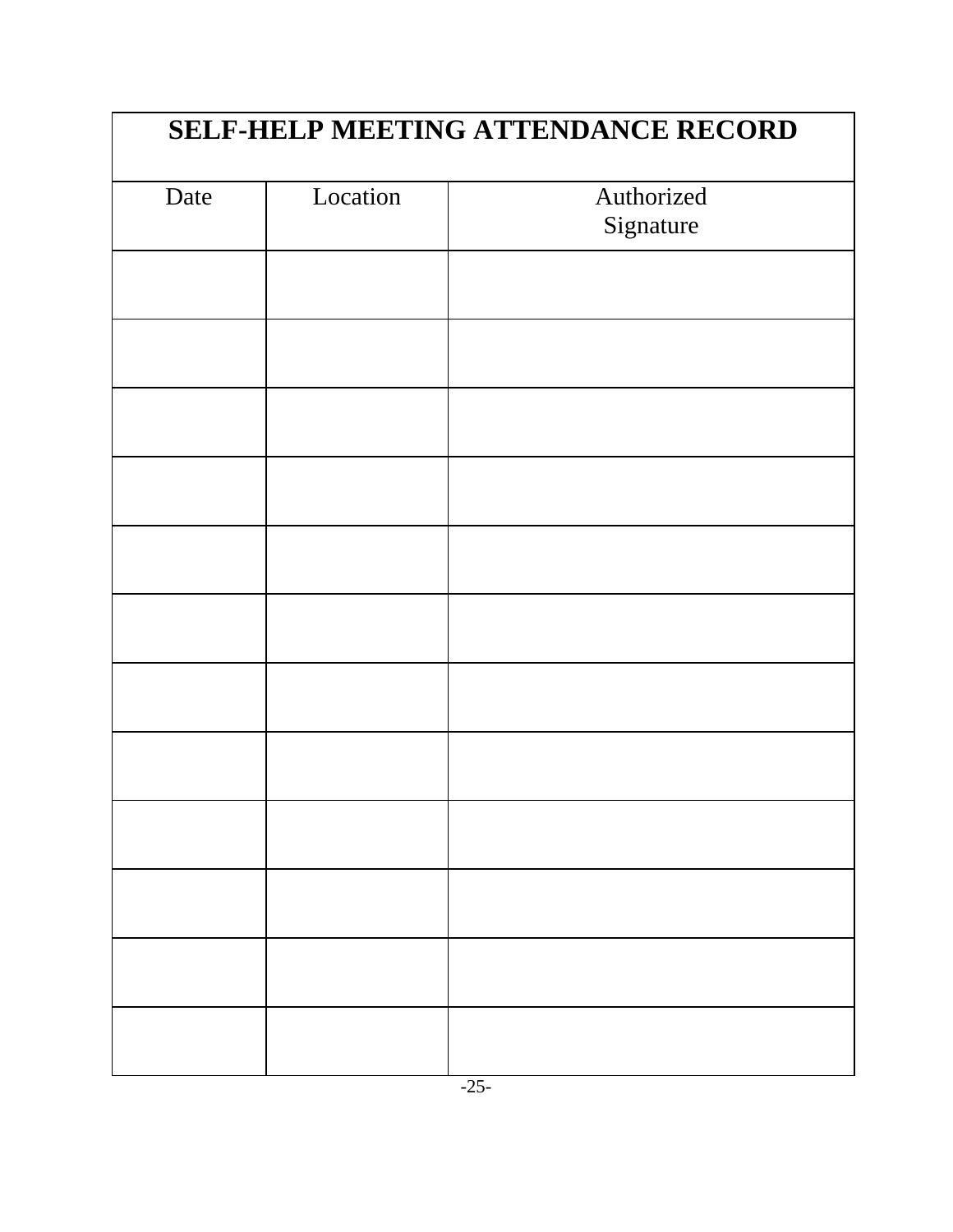| Date | Location | Authorized<br>Signature |
|------|----------|-------------------------|
|      |          |                         |
|      |          |                         |
|      |          |                         |
|      |          |                         |
|      |          |                         |
|      |          |                         |
|      |          |                         |
|      |          |                         |
|      |          |                         |
|      |          |                         |
|      |          |                         |
|      |          |                         |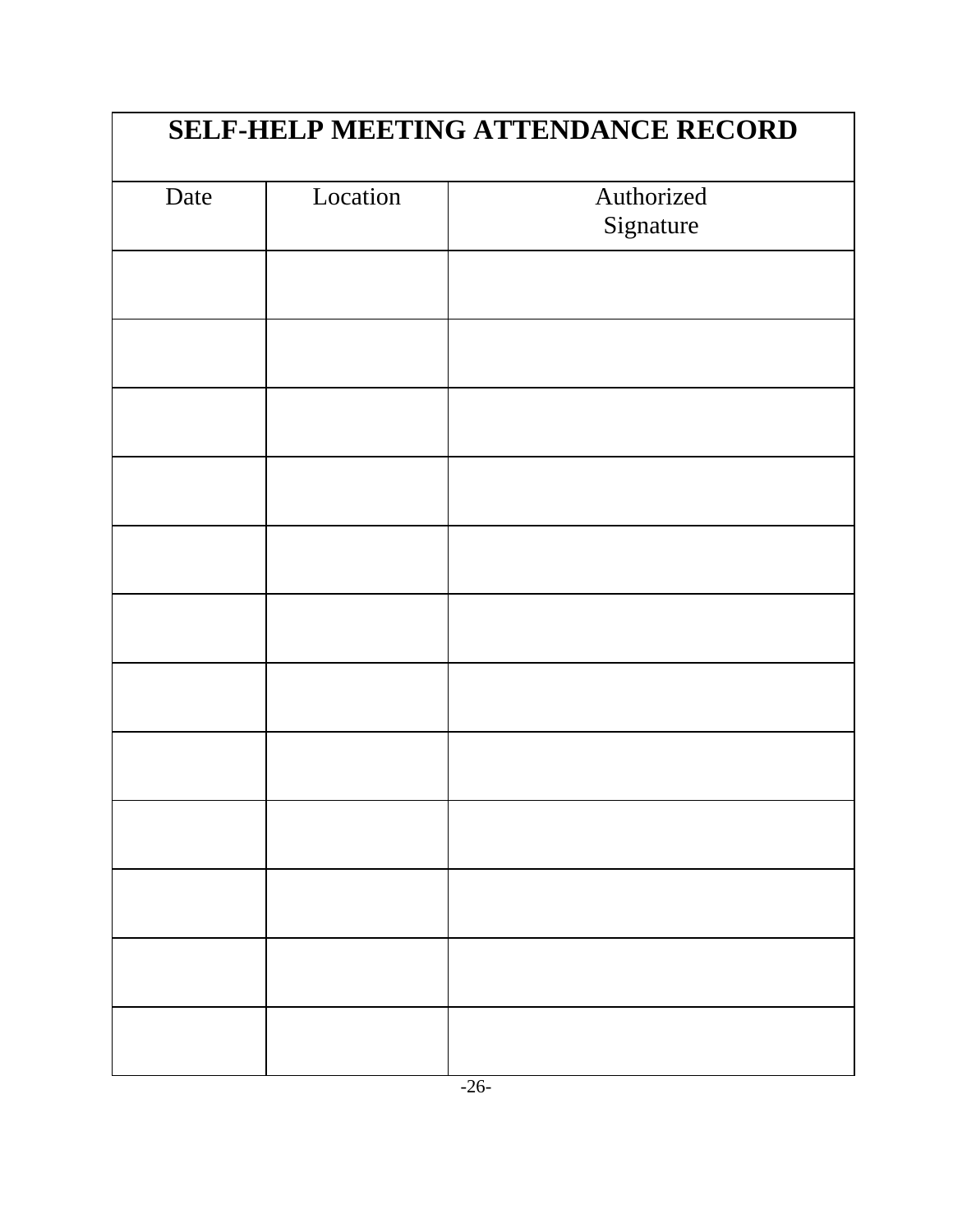| Date | Location | Authorized<br>Signature |
|------|----------|-------------------------|
|      |          |                         |
|      |          |                         |
|      |          |                         |
|      |          |                         |
|      |          |                         |
|      |          |                         |
|      |          |                         |
|      |          |                         |
|      |          |                         |
|      |          |                         |
|      |          |                         |
|      |          |                         |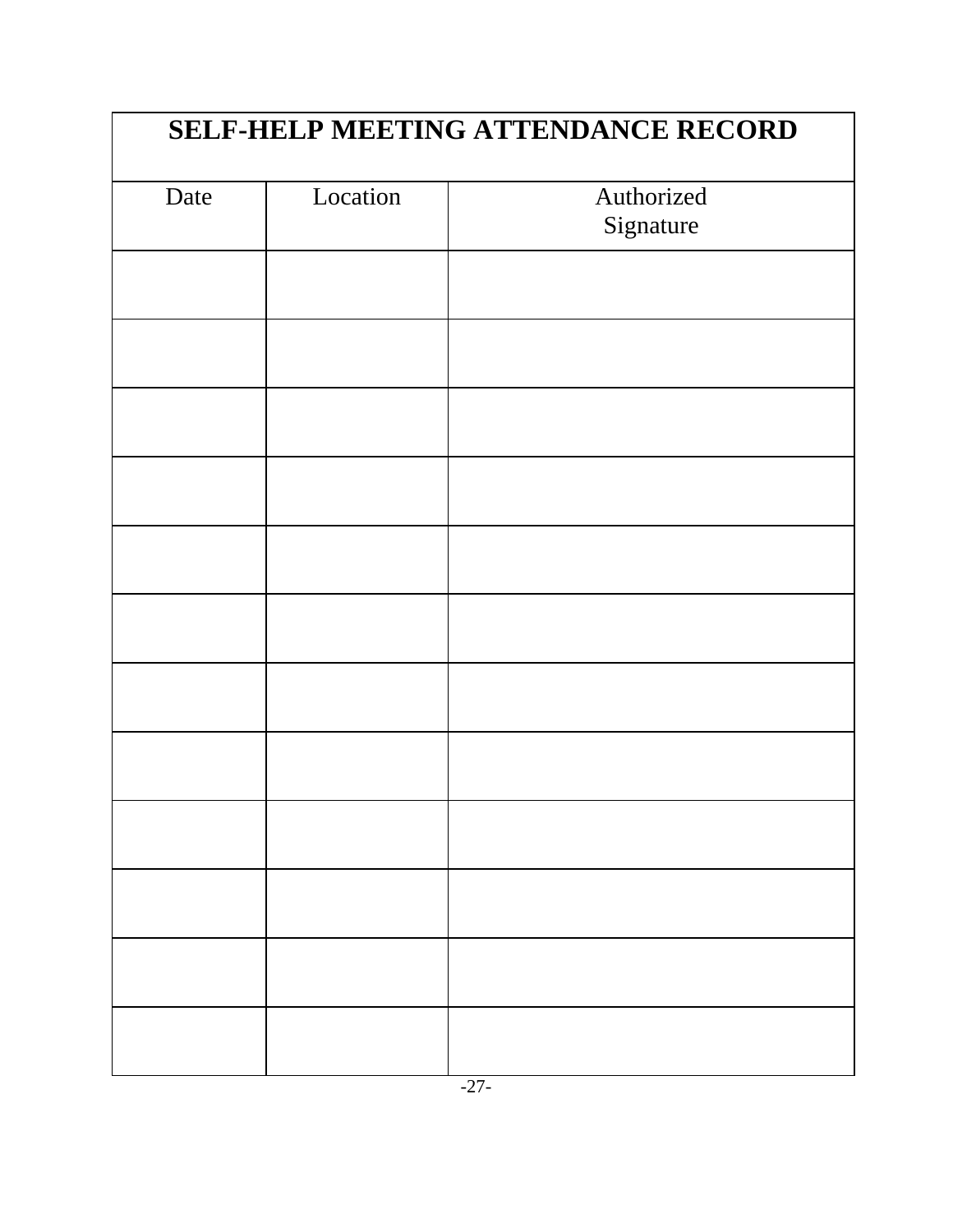| Date | Location | Authorized<br>Signature |
|------|----------|-------------------------|
|      |          |                         |
|      |          |                         |
|      |          |                         |
|      |          |                         |
|      |          |                         |
|      |          |                         |
|      |          |                         |
|      |          |                         |
|      |          |                         |
|      |          |                         |
|      |          |                         |
|      |          |                         |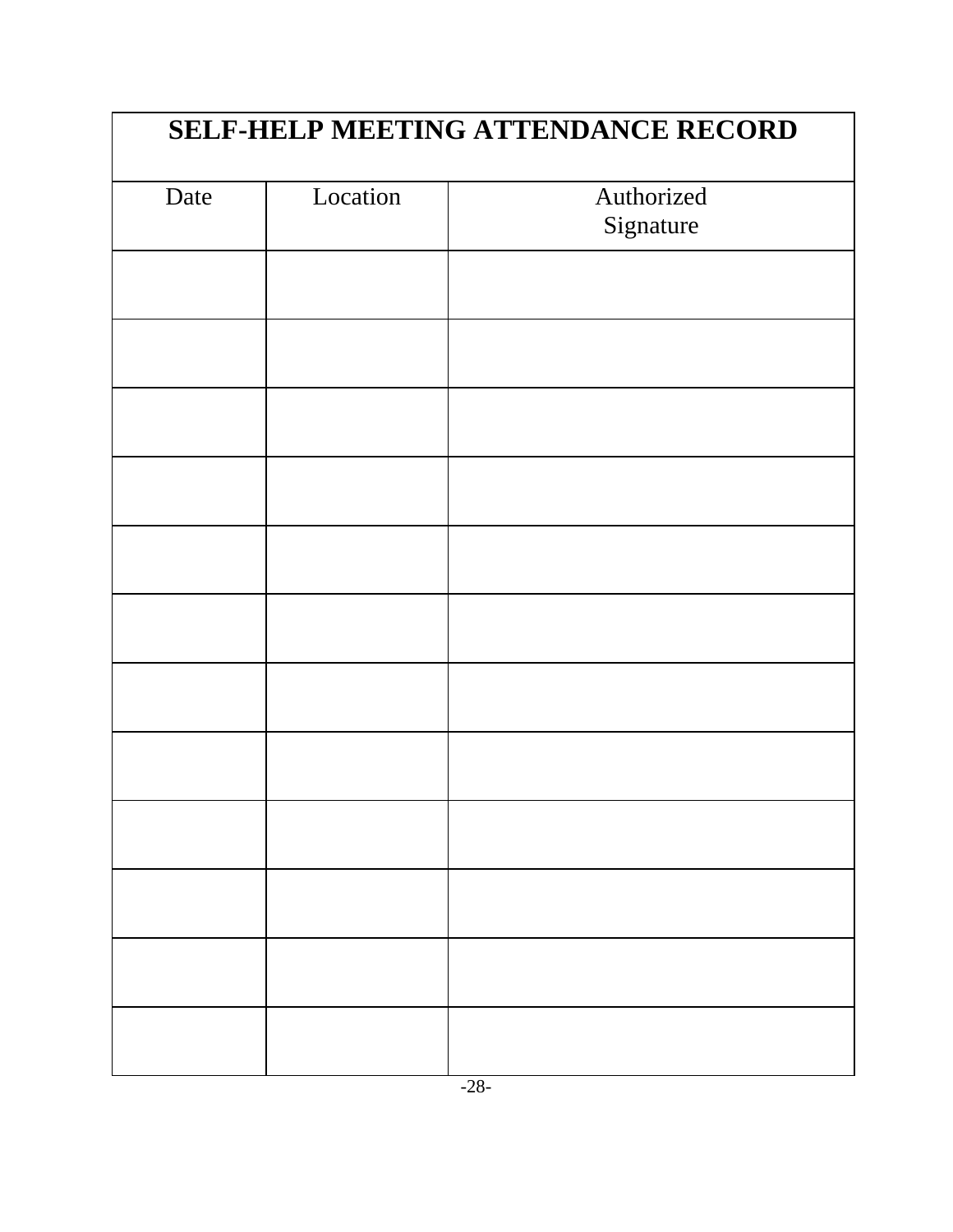| Date | Location | Authorized<br>Signature |
|------|----------|-------------------------|
|      |          |                         |
|      |          |                         |
|      |          |                         |
|      |          |                         |
|      |          |                         |
|      |          |                         |
|      |          |                         |
|      |          |                         |
|      |          |                         |
|      |          |                         |
|      |          |                         |
|      |          |                         |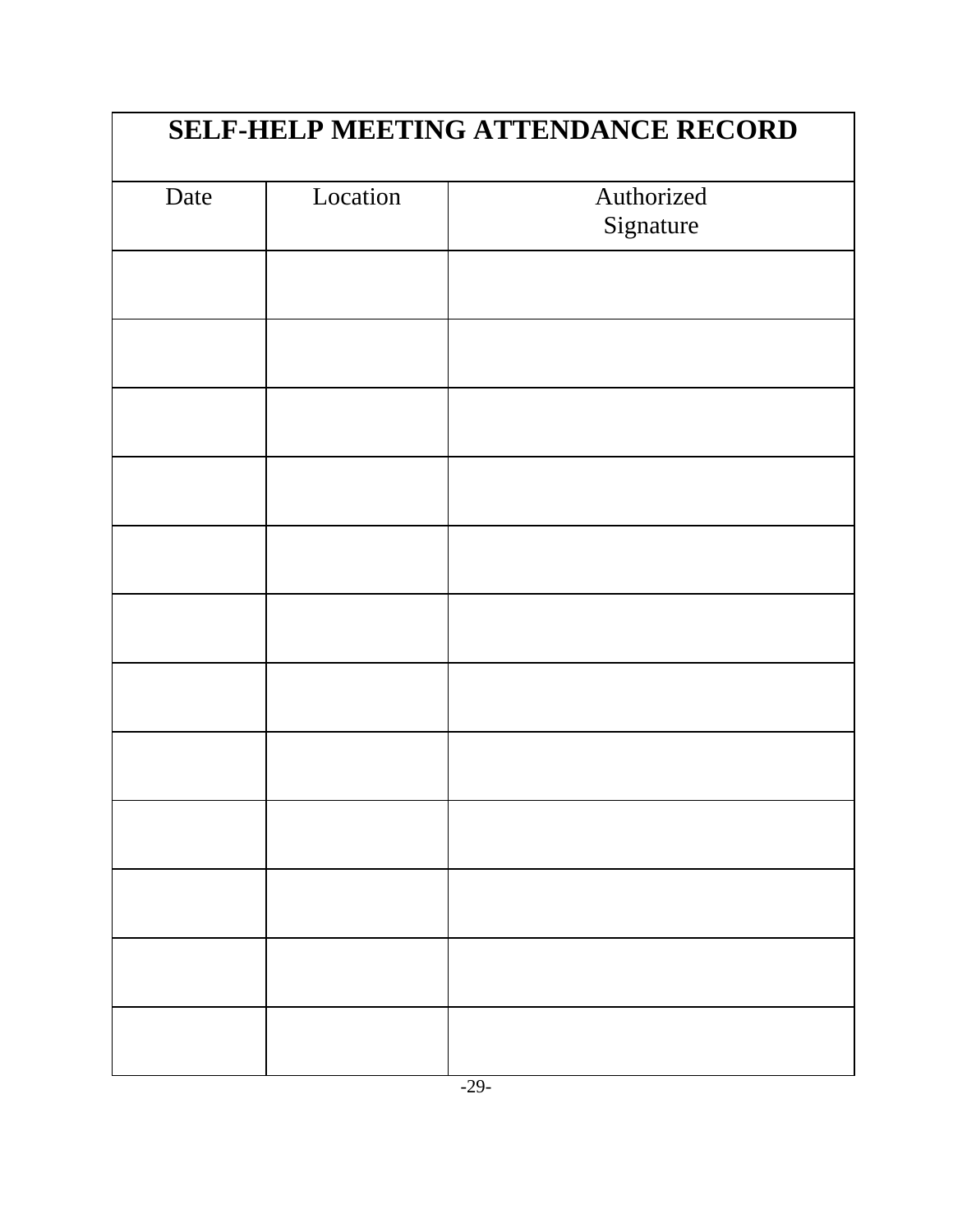| Date | Location | Authorized<br>Signature |
|------|----------|-------------------------|
|      |          |                         |
|      |          |                         |
|      |          |                         |
|      |          |                         |
|      |          |                         |
|      |          |                         |
|      |          |                         |
|      |          |                         |
|      |          |                         |
|      |          |                         |
|      |          |                         |
|      |          |                         |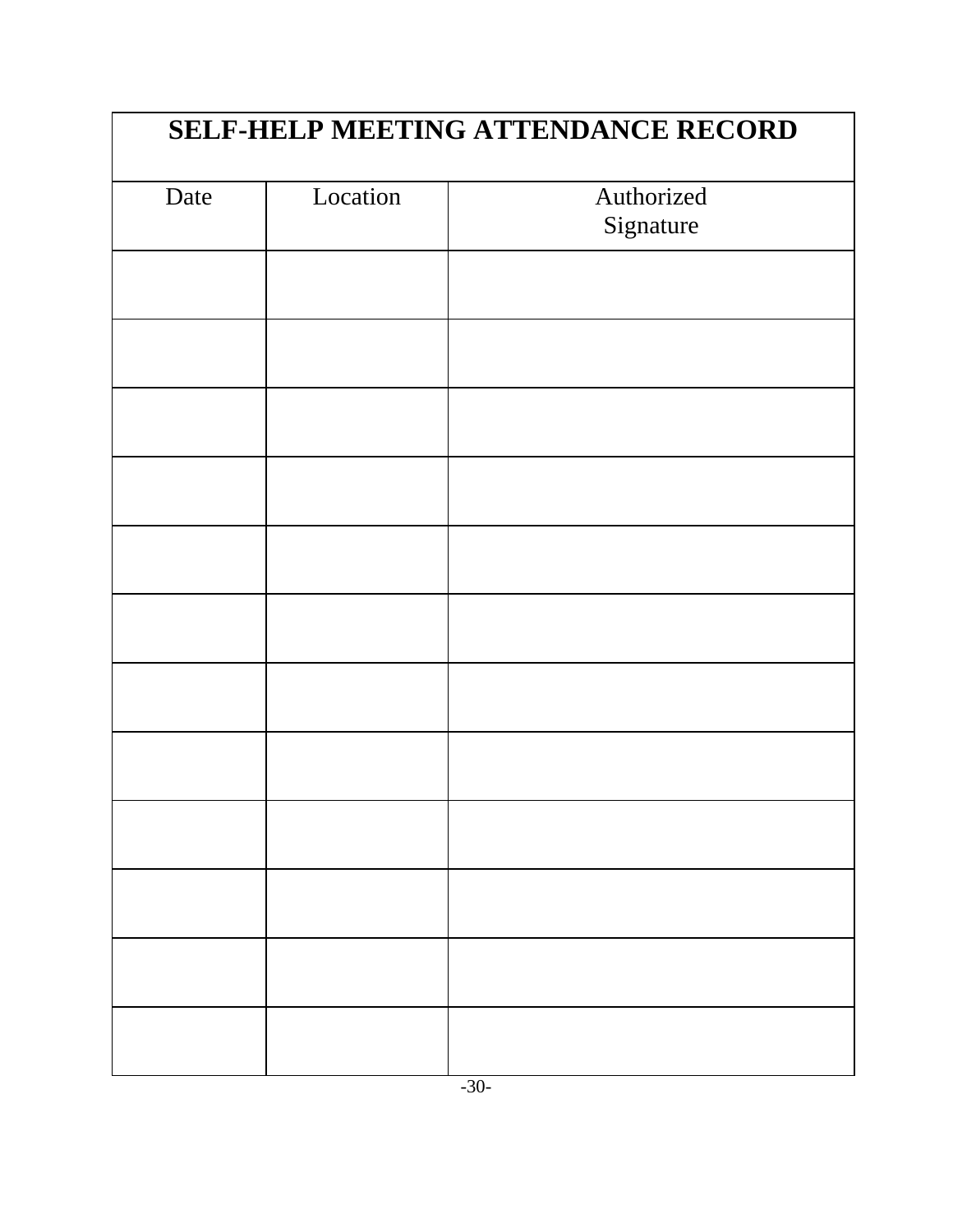| Date | Location | Authorized<br>Signature |
|------|----------|-------------------------|
|      |          |                         |
|      |          |                         |
|      |          |                         |
|      |          |                         |
|      |          |                         |
|      |          |                         |
|      |          |                         |
|      |          |                         |
|      |          |                         |
|      |          |                         |
|      |          |                         |
|      |          |                         |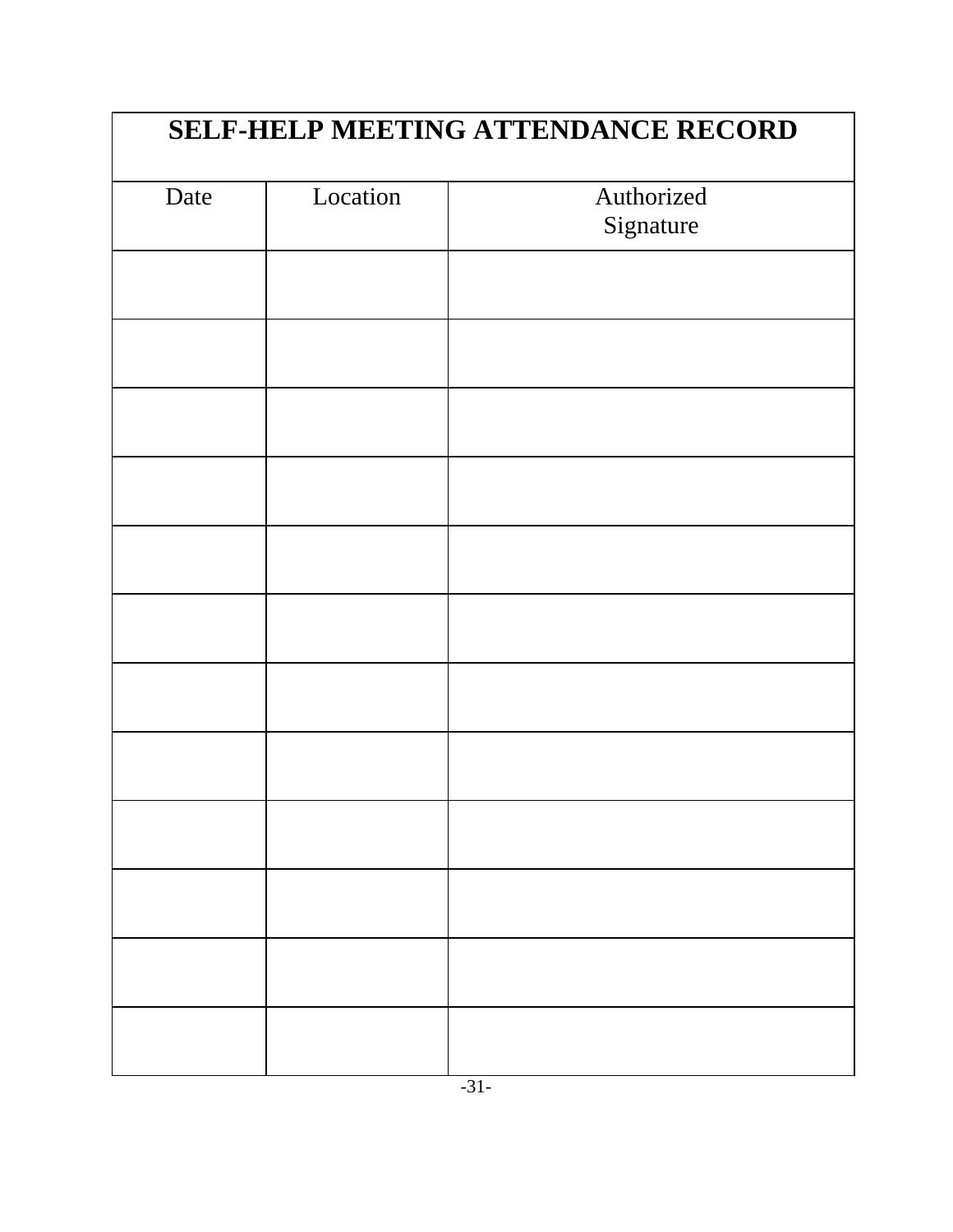| Date | Location | Authorized<br>Signature |
|------|----------|-------------------------|
|      |          |                         |
|      |          |                         |
|      |          |                         |
|      |          |                         |
|      |          |                         |
|      |          |                         |
|      |          |                         |
|      |          |                         |
|      |          |                         |
|      |          |                         |
|      |          |                         |
|      |          |                         |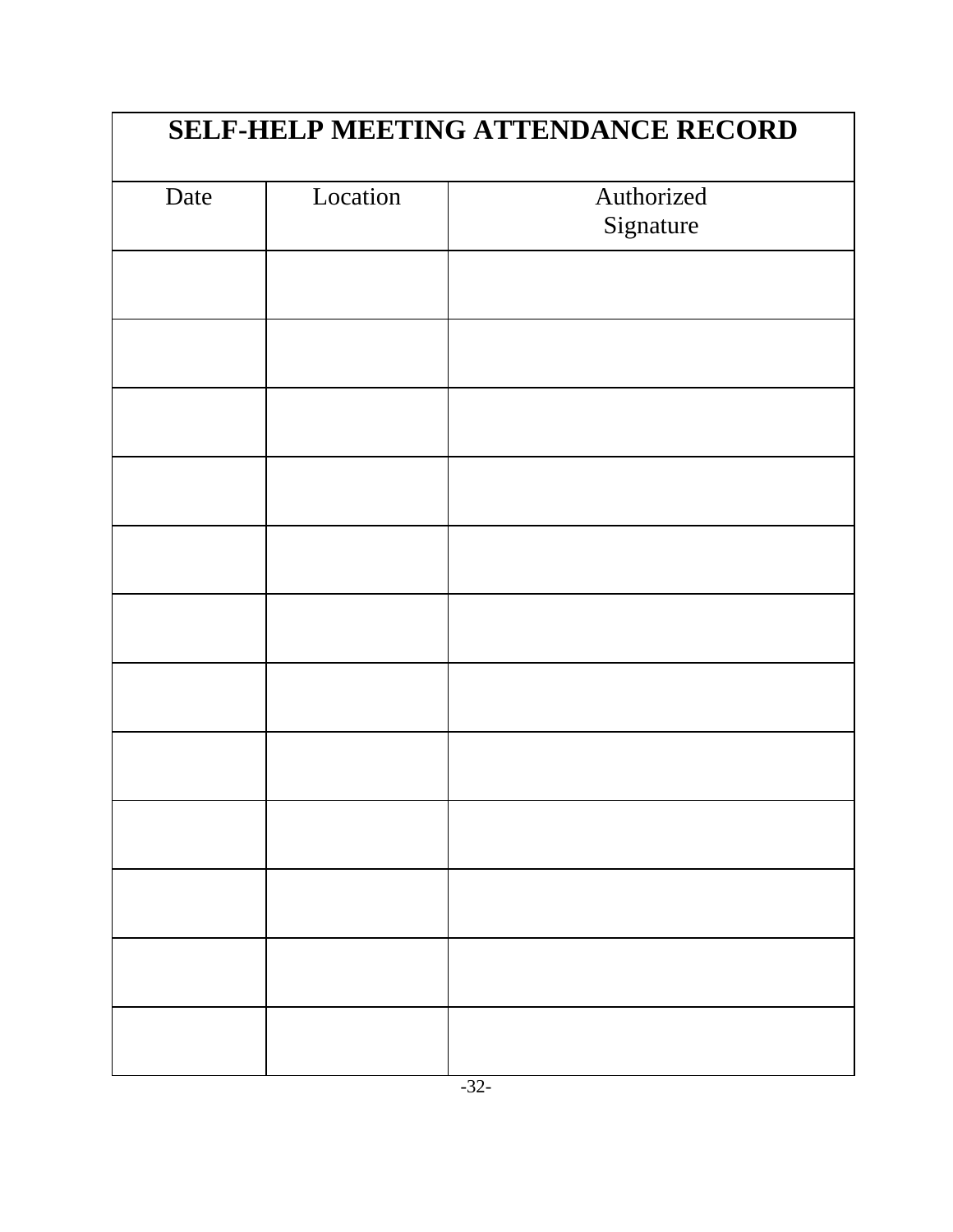| Date | Location | Authorized<br>Signature |
|------|----------|-------------------------|
|      |          |                         |
|      |          |                         |
|      |          |                         |
|      |          |                         |
|      |          |                         |
|      |          |                         |
|      |          |                         |
|      |          |                         |
|      |          |                         |
|      |          |                         |
|      |          |                         |
|      |          |                         |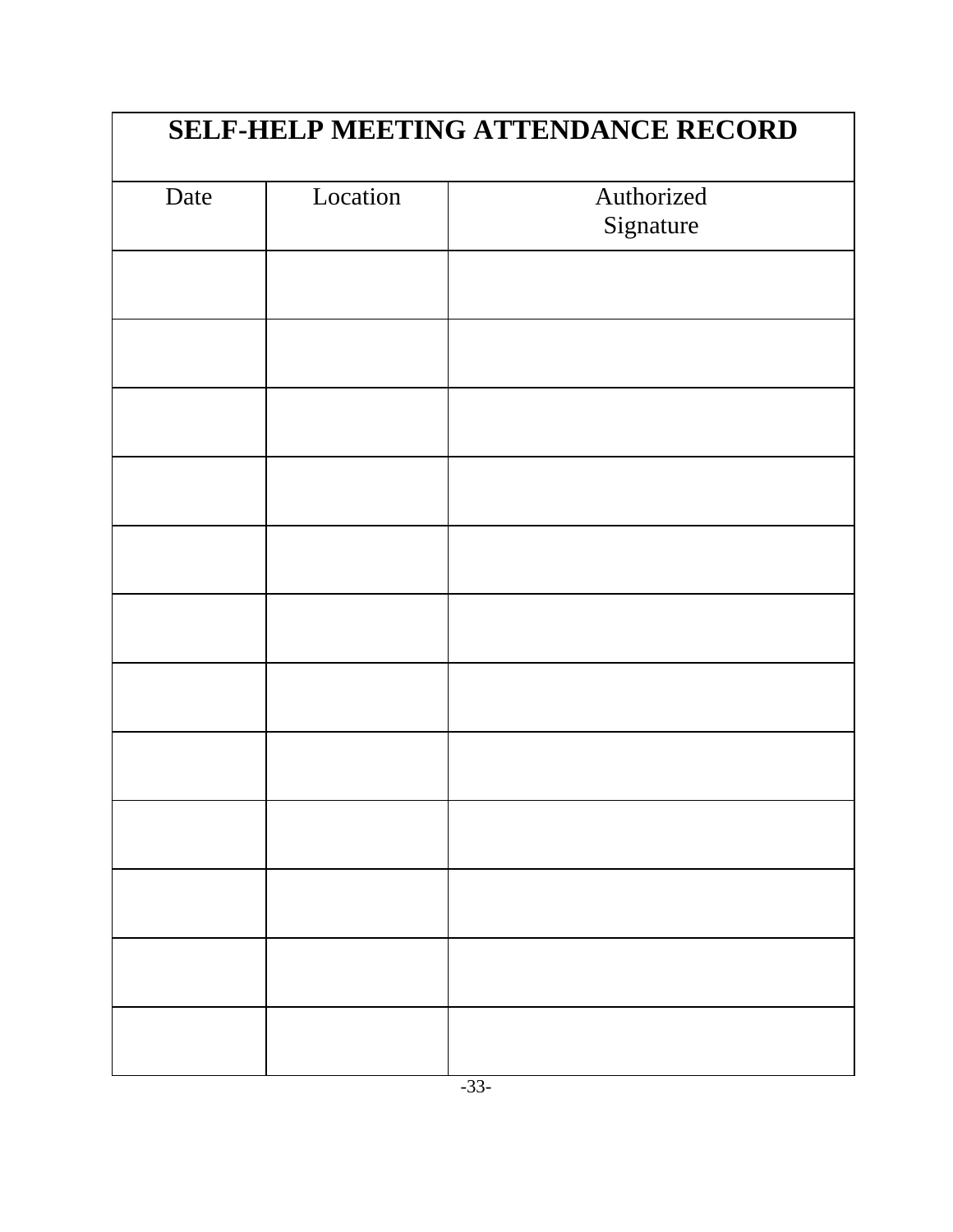| Date | Location | Authorized<br>Signature |
|------|----------|-------------------------|
|      |          |                         |
|      |          |                         |
|      |          |                         |
|      |          |                         |
|      |          |                         |
|      |          |                         |
|      |          |                         |
|      |          |                         |
|      |          |                         |
|      |          |                         |
|      |          |                         |
|      |          |                         |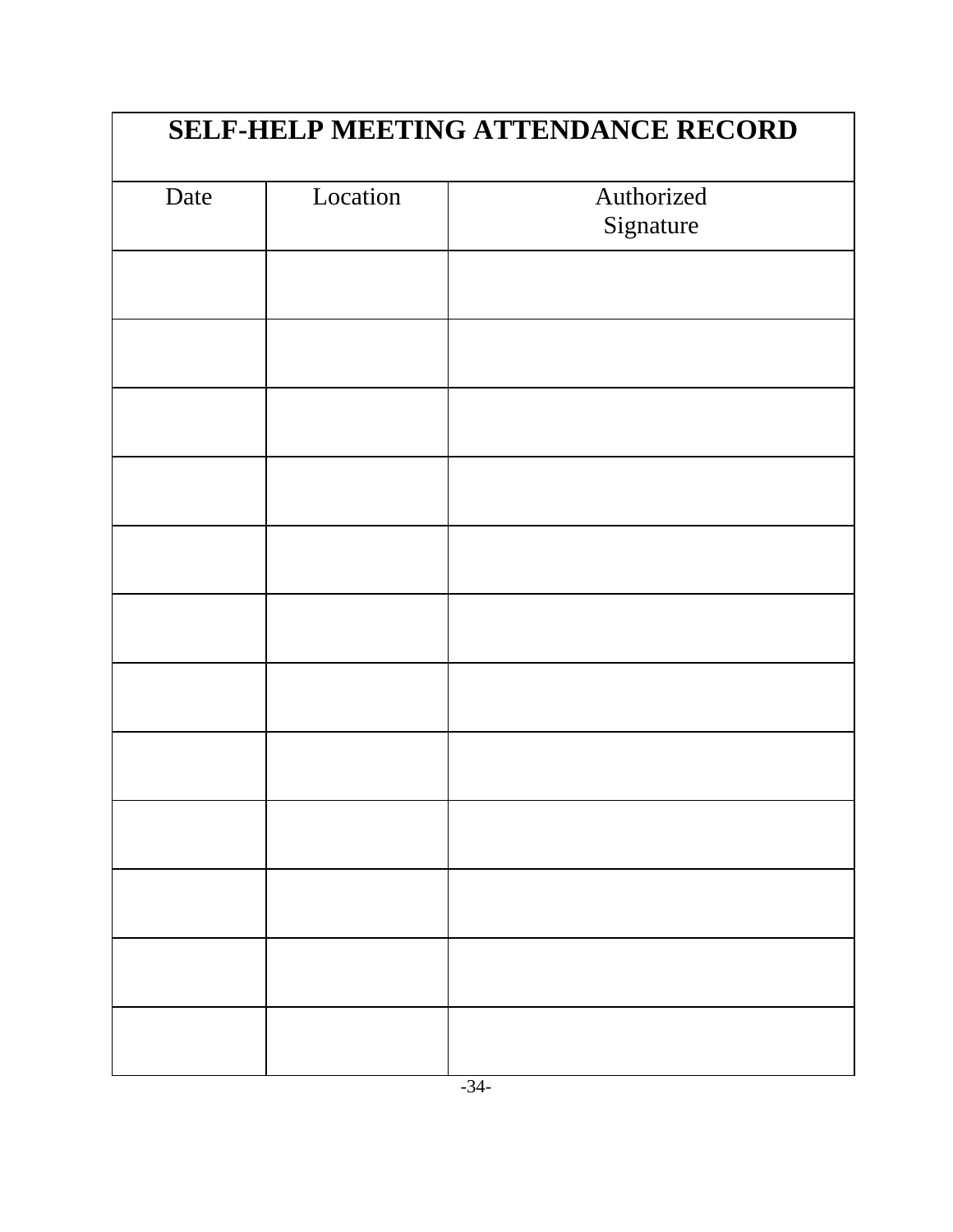### **Important Phone Numbers**

|                          | 570-837-4283 |
|--------------------------|--------------|
|                          | 570-524-8780 |
|                          | 570-837-4233 |
|                          | 570-524-8651 |
|                          | 570-837-4251 |
| Toll Free 1-877-246-5895 | 570-524-8741 |
|                          | 570-275-4962 |
|                          |              |